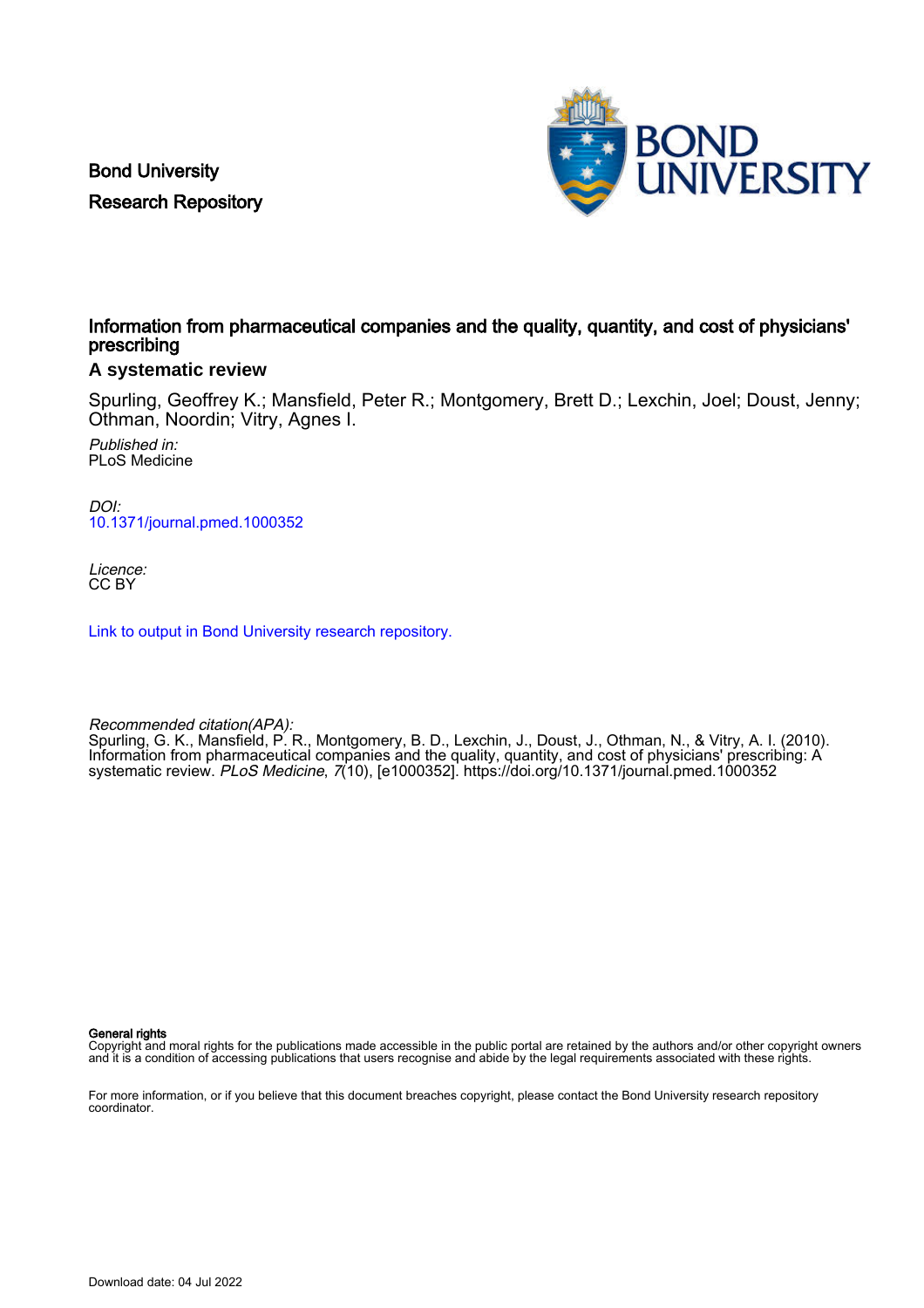# Information from Pharmaceutical Companies and the Quality, Quantity, and Cost of Physicians' Prescribing: A Systematic Review

# Geoffrey K. Spurling<sup>1</sup>\*, Peter R. Mansfield<sup>2,3</sup>, Brett D. Montgomery<sup>4</sup>, Joel Lexchin<sup>5</sup>, Jenny Doust<sup>6</sup>, Noordin Othman<sup>7</sup>, Agnes I. Vitry<sup>8</sup>

1 University of Queensland, Brisbane, Queensland, Australia, 2 Healthy Skepticism, Willunga, South Australia, 3 University of Adelaide, Adelaide, South Australia, Australia, 4 School of Primary, Aboriginal and Rural Health Care, University of Western Australia, Perth, Western Australia, Australia, 5 School of Health Policy and Management, York University, Toronto, Ontario, Canada, 6 Faculty of Health Sciences and Medicine, Bond University, Gold Coast, Queensland, Australia, 7 Kulliyyah of Pharmacy, International Islamic University Malaysia, Kuantan, Pahang, Malaysia, 8 Quality Use of Medicines and Pharmacy Research Centre, Sansom Institute, School of Pharmacy and Medical Sciences, University of South Australia, Adelaide, South Australia, Australia

# Abstract

Background: Pharmaceutical companies spent \$57.5 billion on pharmaceutical promotion in the United States in 2004. The industry claims that promotion provides scientific and educational information to physicians. While some evidence indicates that promotion may adversely influence prescribing, physicians hold a wide range of views about pharmaceutical promotion. The objective of this review is to examine the relationship between exposure to information from pharmaceutical companies and the quality, quantity, and cost of physicians' prescribing.

Methods and Findings: We searched for studies of physicians with prescribing rights who were exposed to information from pharmaceutical companies (promotional or otherwise). Exposures included pharmaceutical sales representative visits, journal advertisements, attendance at pharmaceutical sponsored meetings, mailed information, prescribing software, and participation in sponsored clinical trials. The outcomes measured were quality, quantity, and cost of physicians' prescribing. We searched Medline (1966 to February 2008), International Pharmaceutical Abstracts (1970 to February 2008), Embase (1997 to February 2008), Current Contents (2001 to 2008), and Central (The Cochrane Library Issue 3, 2007) using the search terms developed with an expert librarian. Additionally, we reviewed reference lists and contacted experts and pharmaceutical companies for information. Randomized and observational studies evaluating information from pharmaceutical companies and measures of physicians' prescribing were independently appraised for methodological quality by two authors. Studies were excluded where insufficient study information precluded appraisal. The full text of 255 articles was retrieved from electronic databases (7,185 studies) and other sources (138 studies). Articles were then excluded because they did not fulfil inclusion criteria (179) or quality appraisal criteria (18), leaving 58 included studies with 87 distinct analyses. Data were extracted independently by two authors and a narrative synthesis performed following the MOOSE guidelines. Of the set of studies examining prescribing quality outcomes, five found associations between exposure to pharmaceutical company information and lower quality prescribing, four did not detect an association, and one found associations with lower and higher quality prescribing. 38 included studies found associations between exposure and higher frequency of prescribing and 13 did not detect an association. Five included studies found evidence for association with higher costs, four found no association, and one found an association with lower costs. The narrative synthesis finding of variable results was supported by a meta-analysis of studies of prescribing frequency that found significant heterogeneity. The observational nature of most included studies is the main limitation of this review.

Conclusions: With rare exceptions, studies of exposure to information provided directly by pharmaceutical companies have found associations with higher prescribing frequency, higher costs, or lower prescribing quality or have not found significant associations. We did not find evidence of net improvements in prescribing, but the available literature does not exclude the possibility that prescribing may sometimes be improved. Still, we recommend that practitioners follow the precautionary principle and thus avoid exposure to information from pharmaceutical companies.

Please see later in the article for the Editors' Summary.

Citation: Spurling GK, Mansfield PR, Montgomery BD, Lexchin J, Doust J, et al. (2010) Information from Pharmaceutical Companies and the Quality, Quantity, and Cost of Physicians' Prescribing: A Systematic Review. PLoS Med 7(10): e1000352. doi:10.1371/journal.pmed.1000352

cademic Editor: David Henry, Institute for Clinical Evaluative Sciences, Canada

Received February 5, 2010; Accepted September 2, 2010; Published October 19, 2010

Copyright: © 2010 Spurling et al. This is an open-access article distributed under the terms of the Creative Commons Attribution License, which permits unrestricted use, distribution, and reproduction in any medium, provided the original author and source are credited.

Funding: No direct funding was received for this study. The authors were personally salaried by their institutions during the period of writing (although no specific salary was set aside or given for the writing of this paper). No funding bodies had any role in the study design, data collection, analysis, decision to publish, or preparation of the manuscript.

Competing Interests: JL was paid for work with a Canadian generic company, Apotex Inc., in 2007. GS, PRM, BM, JL, NO, and AV are members of Healthy Skepticism Inc. Healthy Skepticism is an international nonprofit research, education, and advocacy association with the main aim of reducing harm from misleading health information. PRM is the director of Healthy Skepticism Inc., and is mostly unpaid. PRM's wife and two of his daughters are part-time employees of Healthy Skepticism Inc. JL is a member of the management committee of Healthy Skepticism.

Abbreviations: CI, confidence interval; OR, odds ratio; PSR, pharmaceutical sales representative.

\* E-mail: g.spurling@uq.edu.au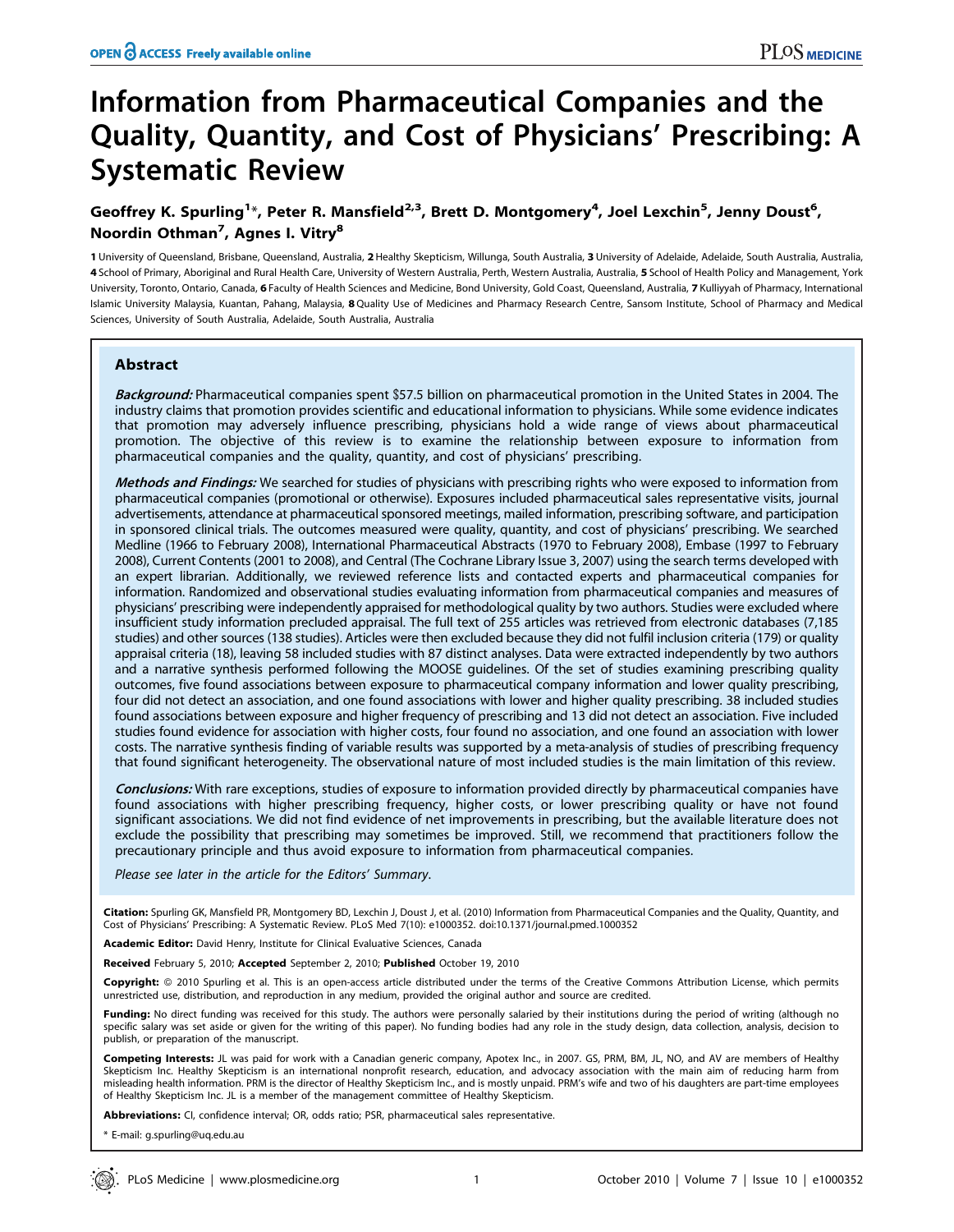### Introduction

Pharmaceutical companies in the United States spent about US\$57.5 billion, or 24.4% of their revenue, on promotion in 2004 [1]. One estimate of total promotional expenditure in France for 2004 is  $\epsilon$ 2,908 million (12.2% of revenue). However, another estimate is that pharmaceutical detailing cost  $\epsilon$ 3,300 million and accounted for 75% of the overall cost of promotion in that year making promotion 17.3% of revenue [2]. Expenditure on promotion is aimed at maximizing returns for the corporation and shareholders [3]. The industry claims that promotion also provides scientific and educational information to healthcare professionals: ''Appropriate marketing of medicines ensures that patients have access to the products they need and that the products are used correctly for maximum patient benefit. Our relationships with healthcare professionals are critical to achieving these goals because they enable us to – inform healthcare professionals about the benefits and risks of our products to help advance appropriate patient use, provide scientific and educational information, support medical research and education'' [4].

There is a wide range of views amongst health professionals about pharmaceutical promotion. Qualitative studies suggest that many perceive pharmaceutical promotion to be a useful and convenient source of information [5–7]. Some doctors deny that they are influenced by pharmaceutical company promotion or claim that it influences others but not themselves [8–10]. Nonetheless, many of these physicians are willing to give significant amounts of time to engaging in promotional activities [11]. By contrast, several professional organisations have called for more control of promotional activities [12,13] because of evidence that promotion may be misleading [14–17].

The evidence base illuminating these conflicting views is growing. In 2000, Wazana identified eight studies linking pharmaceutical promotion to increased prescribing, ''nonrational prescribing,'' and increased prescribing costs [18]. A 2005 review concluded that promotion influences the prescribing by physicians in training [19], and a second review in the same year concluded that sales representatives influence prescribing [20].

Those previous reviews are now out of date, narrowly focused, or only partially assessed the relationship between information (promotional or otherwise) from pharmaceutical companies and prescribing costs and quality. The objective of this review is to examine the relationship between exposure to information directly provided by pharmaceutical companies and the quality, quantity, and cost of physicians' prescribing.

### Methods

#### Criteria for Including Studies

Randomized controlled trials, time series analyses, before–after studies, cohort studies, case-control studies, ecological studies, and cross-sectional studies were eligible for inclusion. Studies were included if they had both a measure of exposure to any type of information directly provided by pharmaceutical companies and a measure of physicians' prescribing. We excluded studies that looked at the indirect provision of information, for example, through continuing medical education courses that were funded by unrestricted grants from pharmaceutical companies. Case series, case reports, abstracts, news items, and short reports were excluded.

Exposure to information directly provided by pharmaceutical companies was defined as including pharmaceutical sales representative visits, advertisements in journals or prescribing software, presentations from pharmaceutical companies to groups, meetings sponsored by pharmaceutical companies, mailed information including advertisements, and participation in sponsored clinical trials. We did not include studies of other forms of promotion such as gifts or samples or studies of indirect forms of information provision such as sponsored education.

The outcome measures were the quality, frequency, and costs of prescribing.

### Search Methods for Identification of Studies

We searched Medline (1966 to February 2008), International Pharmaceutical Abstracts (1970 to February 2008), Embase (1997 to February 2008), Current Contents (2001 to 2008), and Central (The Cochrane Library Issue 3, 2007). The search strategy below was devised for Medline by an expert librarian at the University of Queensland and adapted for the other databases: (exp Drug Industry OR exp Advertising OR exp Gift Giving OR exp ''Conflict of Interest'') AND (exp Prescriptions, Drug/OR (prescribing or prescription\$).mp.))

We looked for additional articles in the references of each retrieved article including review articles in an iterative, exhaustive process. Efforts to find additional studies included placement of messages on email drug discussion groups, contacting experts in the field, and asking Australian subsidiaries of international pharmaceutical companies for information. All languages were considered.

### Selection of Studies

The title and abstract, if available, of all articles detected by the database searches were reviewed by two authors. Articles that possibly met the inclusion criteria were retrieved and subjected to a formal inclusion process independently by two different authors. Differences of opinion were resolved by consensus and if necessary a third author was involved.

### Quality Appraisal

Articles meeting inclusion criteria were appraised for methodological quality independently by two authors. Randomized studies were assessed for adequacy of randomization method, allocation concealment, blinding, follow-up, and use of intention to treat analyses [21]. Controlled cohort and case-control studies were assessed using the Newcastle-Ottawa scales [22]. For other nonrandomized studies, quality appraisal included assessment of sources of bias, for example presence of a control group, selection methods, control of confounding, response rate  $(>80\%)$ , and use of appropriate statistical tests [23]. Studies were only excluded from the review if two authors found there was insufficient information to appraise their quality. Disagreements were resolved by discussion with a third author.

### Data Extraction

For included studies, two authors independently extracted data on study site, dates of data collection or publication, types of participants (primary care providers, specialists, and residents), study medication(s), exposure to information from pharmaceutical companies, and prescribing outcomes.

### Reporting of Results

For quality of prescribing we accepted the original authors' definitions of what constituted more (or less) appropriate prescribing.

We divided studies into two groups on the basis of whether the information was delivered with or without conventional promotional techniques. This distinction was made because information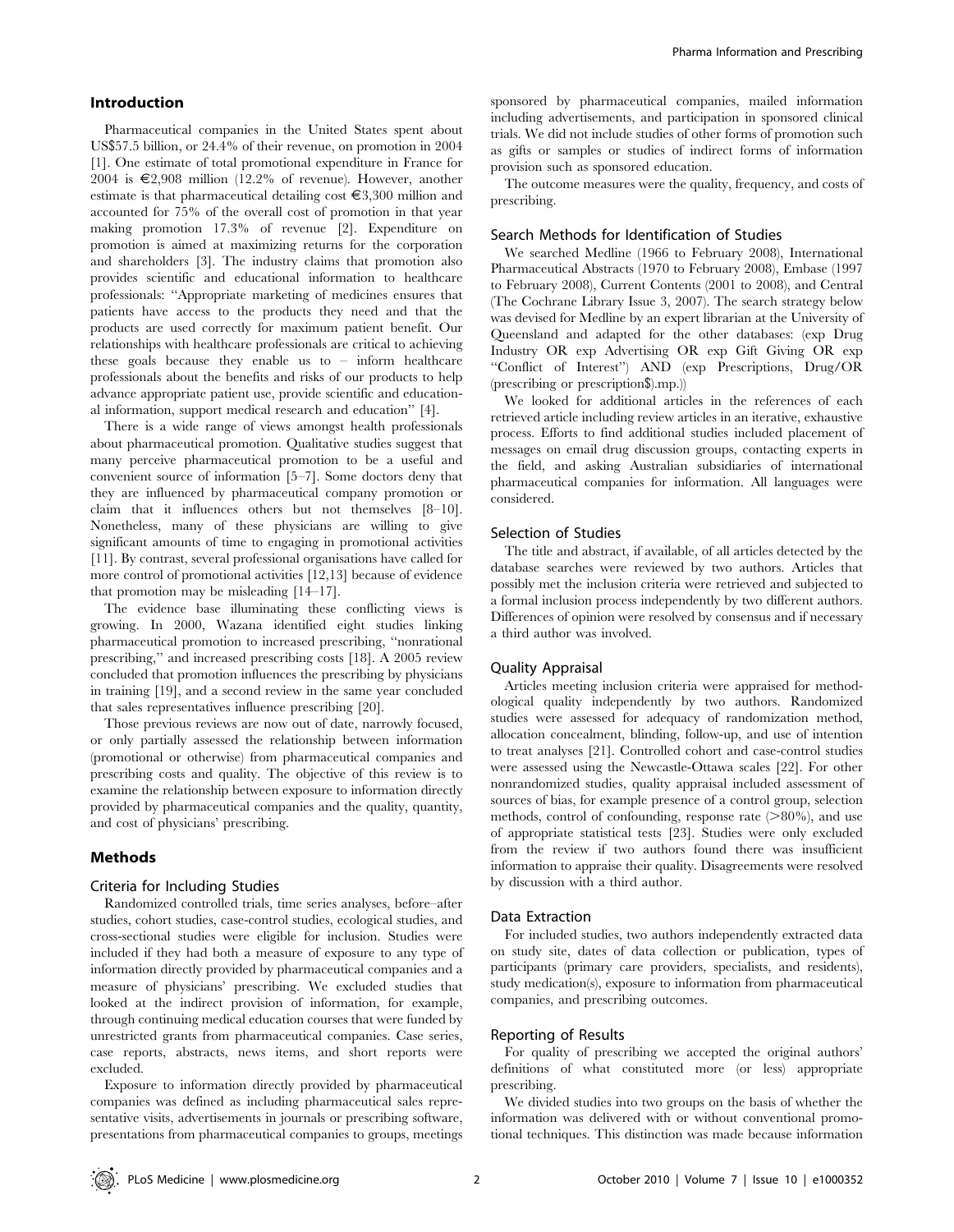delivered with versus without conventional promotion may produce different effects on prescribing.

Conventional promotional techniques were defined as advertisements (in journals and software), representatives' visits, attendance at pharmaceutical sponsored meetings, and mailed information from pharmaceutical companies. In addition, we included in this group studies looking at total promotional investment/summated scores of commercial information use/ general use of commercial sources. The other group of studies included warning letters, participation in company sponsored trials, and representatives' visits for nonpromotional purposes.

A narrative synthesis of results was undertaken following the MOOSE guidelines and meta-analysis performed where appropriate data were available (Text S1) [24]. The unit of analysis was defined as the combination of exposure to a type of information from a pharmaceutical company (for example pharmaceutical sales representative visits or journal advertisements) and a type of prescribing outcome (quality, frequency, and cost of prescribing). Thus studies were treated as a single unit of analysis if they measured the same type of exposure and the same type of outcome regardless of the number of drugs covered in each study. We classified each analysis as positive or negative rather than no association detected if the  $p$  value was less than 5% ( $p$ <0.05) regardless of the magnitude of the effect.

We reported standardized effect measures (Pearson correlation coefficients, odds ratios [ORs], or beta coefficients) where study reports provided them or the data needed to calculate them. For econometric studies, we also reported  $t$  statistics where they were reported or it was possible to calculate them.

Meta-analysis was not appropriate for the outcomes of quality of prescribing and cost of prescribing because in both cases the studies examined different exposures or outcome measures and/or lacked control groups. We undertook a meta-analysis for one component—studies of frequency of prescribing with identifiable control groups where the information exposure was delivered with conventional promotional techniques. We used ORs for change in prescribing frequency as the outcome measure. Where studies had suitable designs for inclusion in the meta-analysis but ORs and standard errors were not published we contacted corresponding authors. Out of ten studies [25–34], we received four replies of which three provided the information we required [29–31].

Heterogeneity was assessed using the tau squared test with a sensitivity analysis to investigate likely sources of heterogeneity. Factors identified a priori as possible explanations for heterogeneity were study design, study quality indicators, year of publication, type of exposure to pharmaceutical company information (active versus passive), and physician characteristics (level of experience and also primary care provider versus specialist). We defined active exposure as information presented to physicians at meetings or during pharmaceutical sales representatives' visits. We defined passive exposure as journal advertisements, mailed information, advertisements on clinical software, and participation in sponsored clinical trials. Studies reporting more than one unit of analysis were subjected to sensitivity analysis. Meta-analysis was performed using RevMan (version 5.0.24) with further analysis conducted using Stata version 10.0 (Stata Corporation).

### Results

#### Search Results

studies were excluded, all because inadequate reporting precluded quality assessment. Quality appraisal results for included studies are presented in Tables 1–5. Following application of inclusion/ exclusion criteria and quality appraisal, 58 studies were included in the review (52 published in journals [25–33,35–77], three reports [78–80], one dissertation [34], one conference presentation [81], and one conference poster [82] (Figure 1). Of these 58, 29 studies came from database searches [25–31,33,35–38,41,44,55,56,59– 62,66–68,70–72,74,76,77], 22 studies came from reference lists [32,39,40,46–54,58,63–65,69,73,75,78,79], five studies came from experts in the field [34,43,57,81,82], and two from email lists [45,80]. These 58 studies included 87 units of analysis. Pharmaceutical companies provided 62 citations; two of these met our inclusion criteria and had already been identified through Medline searches [27,35]. Five of the studies located through the e-mail lists and experts were not indexed in the databases we searched [34,43,80–82]. For one study [78], additional data were obtained from the authors [83].

### General Characteristics of Studies

The most common study design was cross-sectional (24/58 studies, 41%). There were also two cluster randomized controlled trials, one controlled-cohort study, two case-control studies, 24 time-series analyses, and five before–after studies. Over half (55%) of the studies were conducted in the United States. Characteristics of included studies are outlined in Table 6.

## Pharmaceutical Company Information and Prescribing **Ouality**

Prescribing quality was measured by ten studies with 14 units of analysis [37,39,58,59,61,64,74,77,81,82] (Table 7). Quality was assessed in four distinct ways: quality scoring of prescribing decisions, guideline adherence, prescribing appropriateness of an individual drug class, and prescribing range. Three studies used quality scores calculated by coding physicians' drug choices in responses to clinical vignettes [74,81,82]. One of these used an expert panel to derive a quality index (1–100) judging primary care providers' prescribing in response to both their actual prescribing and clinical vignettes [81]. In the latter study learning about the drug first from pharmaceutical sales representatives was associated with lower quality of actual prescribing but the number of pharmaceutical sales representatives' visits was not. There was no significant association between primary care providers seeing more pharmaceutical sales representatives or first learning about the drug from pharmaceutical sales representatives and lower quality responses to case vignettes [81]. Another study combined scales examining indication, effectiveness, safety, dosage, duration, and polypharmacy to produce a seven-point scale measuring rationality of prescribing [74]. Primary care providers' selfreported reliance on pharmaceutical companies for information was associated with lower quality scores [74]. A third study used a quality score for a hypertension scenario where thiazides were considered very appropriate and all other drug groups were considered very inappropriate [82]. Self-reported rates of attendance at pharmaceutical company-sponsored meetings were associated with slightly lower quality scores, but self-reported rates of pharmaceutical sales representative visits had no significant association [82].

Residents attending a sponsored meeting were more likely than nonattending residents at the same hospital to prescribe the sponsoring company's medication, both when it was appropriate according to the authors and when it was not [39].

Our search found 7,185 studies from electronic databases and 138 studies were retrieved from reference lists, experts in the field and email lists. The full text of 255 articles was retrieved. 18

Primary care providers who saw more pharmaceutical sales representatives and those who used the pharmaceutical industry in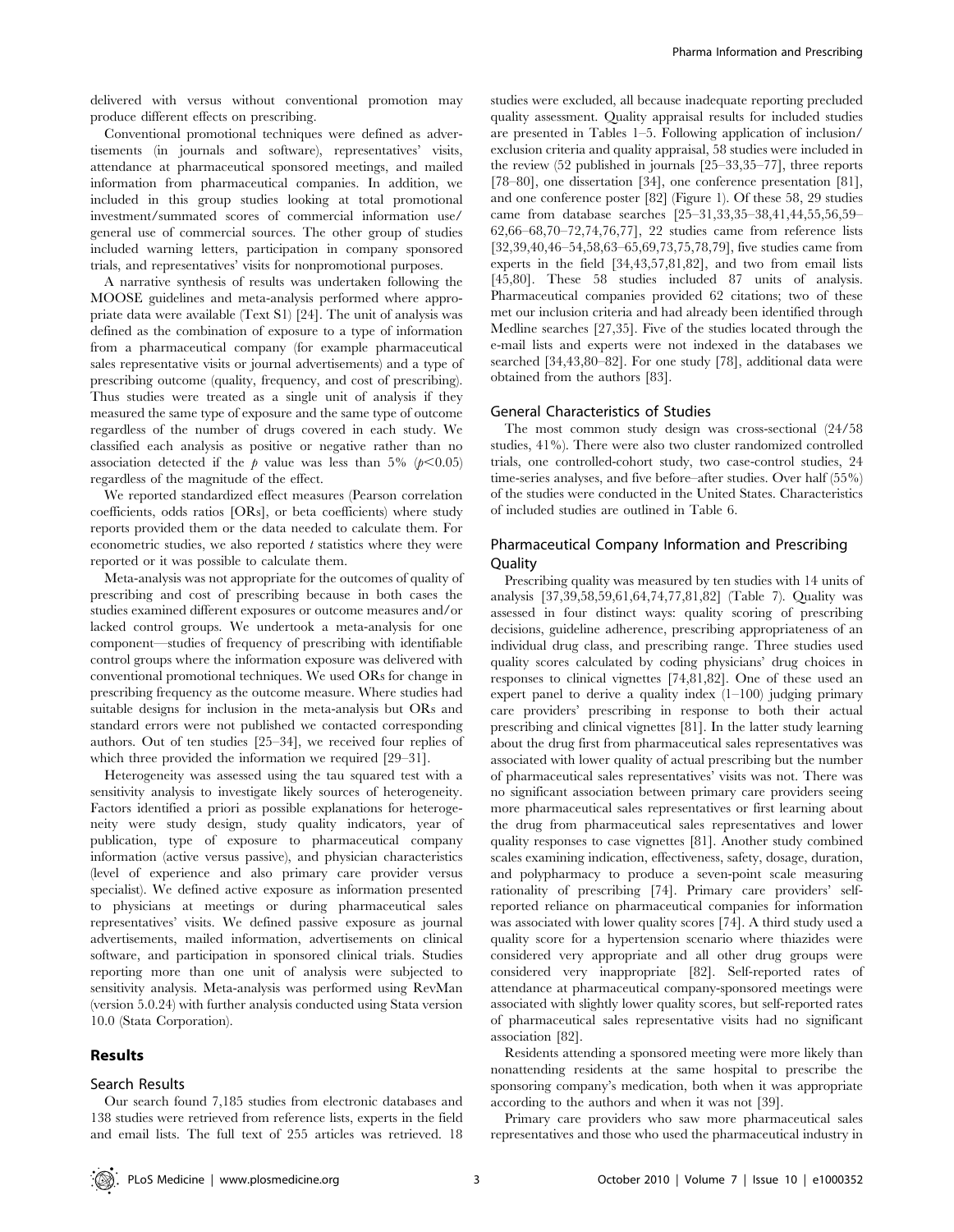Table 1. Quality appraisal of included studies: randomised controlled trials.

| Randomised Controlled<br><b>Study (First Author Name)</b><br><b>Satisfactory Randomization</b> |                                   | <b>Allocation</b><br>Concealment | Blindina | Adequate<br>Follow-up | Appropriate<br><b>Statistical Measures</b> |
|------------------------------------------------------------------------------------------------|-----------------------------------|----------------------------------|----------|-----------------------|--------------------------------------------|
| Freemantle [35]                                                                                | Appropriate cluster randomization | <b>No</b>                        | No       | Yes                   | Yes                                        |
| Dolovich [36] <sup>a</sup>                                                                     | Appropriate cluster randomization | No                               | No       | Yes                   | Yes                                        |

<sup>a</sup>Received research funding from a pharmaceutical company.

doi:10.1371/journal.pmed.1000352.t001

general as a source of information prescribed a wider range of drugs [61]. The authors suggested that this was a sign of lower prescribing quality in the context of recommendations that primary care providers use a limited list of drugs they know well [61].

Two studies measured guideline adherence. One found less adherence by primary care providers who received more frequent visits from pharmaceutical sales representatives [64], while the other found no change in adherence by primary care providers participating in a clinical trial sponsored by a pharmaceutical company [37].

One study of warnings conveyed by pharmaceutical sales representatives and mailed information [58], one of mailed warnings alone [59], and one of representatives' visits and advertisements [77] found that there was no alteration in overall rates of prescriptions judged to be inappropriate.

## Pharmaceutical Company Information and Prescribing Frequency

51 studies [25–54,56–60,62,63,65,67–70,72,73,75–81] measured prescribing frequency as market share, intention to prescribe, prescription sales, formulary requests, as well as number of prescriptions (63 units of analysis) (Table 8). Below we report separately the results of studies of information delivered with versus without conventional promotion. Within both groups there was one unit of analysis per study.

### Conventional Promotional Techniques

Pharmaceutical sales representative visits. Of the 29 studies of pharmaceutical sales representative visits, 17 found only an association with increased prescribing of the promoted drug [26,32,33,38,40,43–50,63,67,78,79]. None found less frequent prescribing. Of the remaining 11, six studies had mixed results: finding a significant association with more frequent prescribing for some measures but no significant association for others [27,42,62,69,73,81]. Five did not detect any significant relationship [31,52,68,72,77]. One study did not use statistical tests for associations. It found that during the time that spending

by pharmaceutical companies on promotion of a medication dropped to zero, there was also a significant drop in prescribing of that medication. However most of the decreases in promotion and prescribing occurred after the publication of evidence of problems with that medication [56].

Nine of these studies with either positive or mixed results provided insights into features of pharmaceutical sales representative visits that modified the impact of these visits on prescribing [40,46,49,62,67,69,73,78]. An association with more frequent prescribing was more likely when pharmaceutical sales representatives visited groups of physicians, when physicians had lower baseline prescribing of the promoted drug [62], and when physicians had larger prescribing volumes overall [67]. Longer pharmaceutical sales representative visits to physicians and residents were also more likely to be associated with increased prescribing [69,73]. More frequent pharmaceutical sales representative visits were associated with diminishing returns [46,50,69].

In addition to increasing the promoted drug's market share, pharmaceutical sales representative visits were associated with a decrease in the market share of competitor products [78]. Pharmaceutical sales representative visits were more likely to be associated with more frequent prescriptions for drugs judged more effective and also for drugs with more side effects [40]. However the authors of that study did not attempt to measure whether higher levels of use represented a change in prescribing quality. Another study found that pharmaceutical sales representative visits were associated with a greater increase in market share for new entrants into a therapeutic field than was positive scientific information [49].

Journal advertisements. Four out of the eight studies measuring the effects of journal advertisements presented data but did not include statistical tests [25,34,70,80]. One of these noted use of a medication class increased after pharmaceutical advertising commenced in a country where the medication class was previously available but was not promoted [25]. One study visually compared graphs of the monthly number of advertisements and prescriptions for a group of nine drugs and found no clear relationship between the extent of the advertising of

Table 2. Quality appraisal of included studies: controlled cohort and case-control studies.

| Study Type           | <b>Study (First Author</b><br>Name) | Prospective<br>Design | <b>Comparability of</b><br><b>Cases and Controls</b> | <b>Selection Bias</b><br>Minimized | Response<br>Rate >80% Controlled | <b>Confounders</b> | Appropriate<br><b>Statistical</b><br><b>Measures</b> | Adequate<br>Follow-Up |
|----------------------|-------------------------------------|-----------------------|------------------------------------------------------|------------------------------------|----------------------------------|--------------------|------------------------------------------------------|-----------------------|
| Controlled<br>Cohort | Andersen [37] <sup>a</sup>          | <b>No</b>             | Yes                                                  | Yes                                | Yes                              | Yes                | Yes                                                  | Yes                   |
| Case-Control         | Spingarn [39]                       | No                    | Yes                                                  | No                                 | Yes (100%)                       | Yes                | Yes                                                  | Yes                   |
|                      | Chren [38]                          | <b>No</b>             | Yes                                                  | Yes                                | Yes (88%)                        | Yes                | Yes                                                  | Yes                   |

<sup>a</sup>Received research funding from a pharmaceutical company.

doi:10.1371/journal.pmed.1000352.t002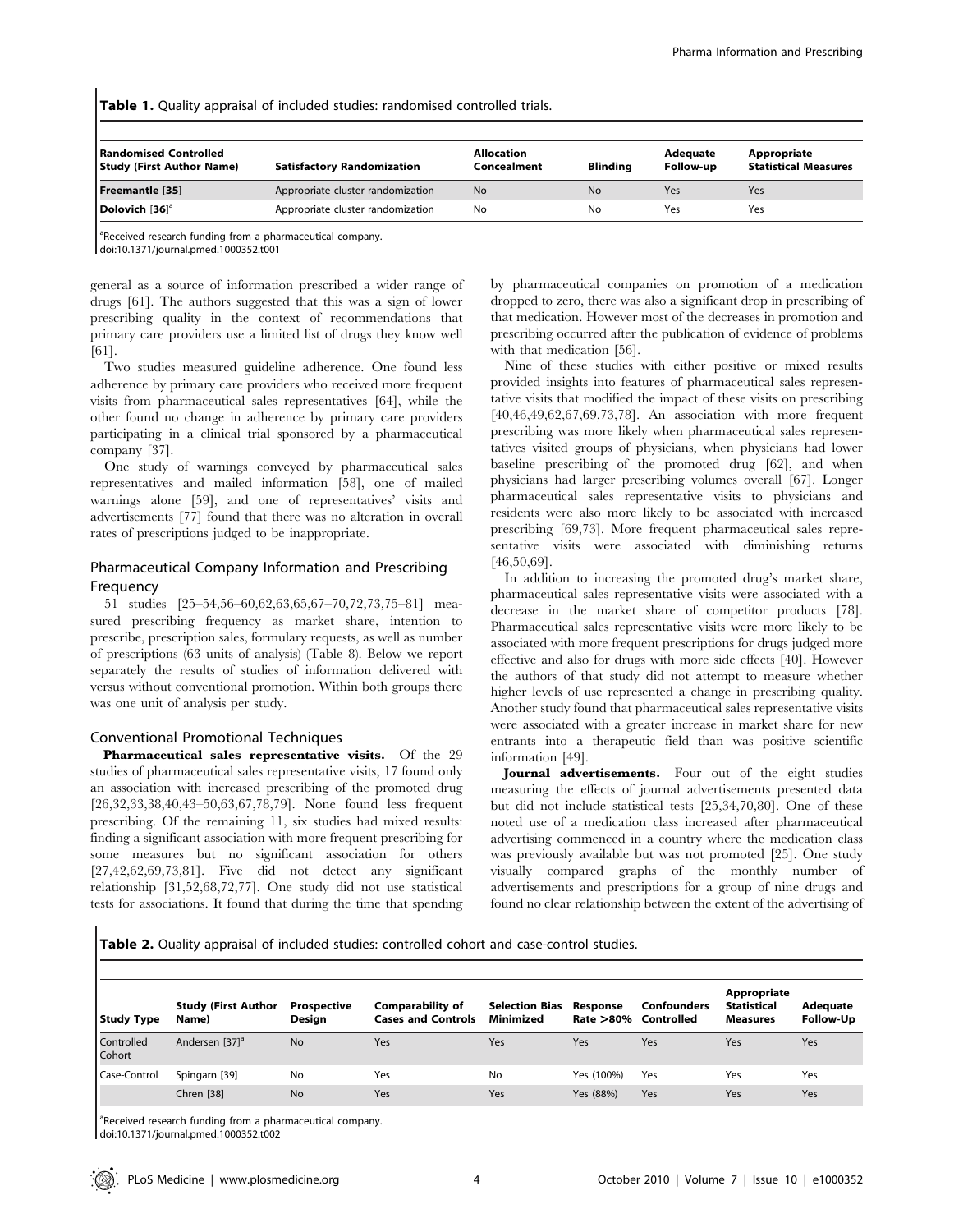Table 3. Quality appraisal of included studies: time-series analyses.

| <b>Time-Series</b><br><b>Analysis</b> | <b>Study (First</b><br><b>Author Name)</b> | Prospective<br>Design | Control<br>Group | <b>Confounders</b><br><b>Controlled</b> | <b>Selection Bias</b><br><b>Minimized</b> | <b>Appropriate</b><br><b>Statistical Measures</b> |
|---------------------------------------|--------------------------------------------|-----------------------|------------------|-----------------------------------------|-------------------------------------------|---------------------------------------------------|
| <b>Econometric</b>                    | <b>Ching [78]</b>                          | <b>No</b>             | <b>No</b>        | Yes                                     | Yes                                       | Yes                                               |
|                                       | Venkataraman [40]                          | <b>No</b>             | <b>No</b>        | Yes                                     | Yes                                       | Yes                                               |
|                                       | Windmeijer [41]                            | No                    | <b>No</b>        | Yes                                     | Yes                                       | Yes                                               |
|                                       | Chintagunta [42]                           | No                    | No               | Yes                                     | Yes                                       | Yes                                               |
|                                       | Narayanan [43]                             | <b>No</b>             | <b>No</b>        | Yes                                     | Yes                                       | Yes                                               |
|                                       | Donohue [44]                               | <b>No</b>             | <b>No</b>        | Yes                                     | Yes                                       | Yes                                               |
|                                       | Mizik [45]                                 | <b>No</b>             | <b>No</b>        | Yes                                     | Yes                                       | Yes                                               |
|                                       | Manchanda [46]                             | <b>No</b>             | No               | Yes                                     | Yes                                       | Yes                                               |
|                                       | Manchanda and<br>Chintagunta [47]          | <b>No</b>             | <b>No</b>        | Yes                                     | Yes                                       | Yes                                               |
|                                       | Berndt [48]                                | No                    | No               | Yes                                     | Yes                                       | Yes                                               |
|                                       | Rosenthal [79]                             | No                    | <b>No</b>        | Yes                                     | No                                        | Yes                                               |
|                                       | Azoulay [49]                               | <b>No</b>             | <b>No</b>        | Yes                                     | Yes                                       | Yes                                               |
|                                       | Rizzo [50]                                 | <b>No</b>             | <b>No</b>        | Yes                                     | <b>No</b>                                 | Yes                                               |
|                                       | Hurwitz [51]                               | No                    | <b>No</b>        | Yes                                     | Yes                                       | Yes                                               |
|                                       | Mackowiak [52]                             | No                    | <b>No</b>        | No                                      | Yes                                       | Yes                                               |
|                                       | Leffler [53]                               | <b>No</b>             | <b>No</b>        | Yes                                     | Yes                                       | Yes                                               |
|                                       | Telser [54]                                | <b>No</b>             | <b>No</b>        | Yes                                     | Yes                                       | Yes                                               |
| Other                                 | Spurling [55]                              | Yes                   | <b>No</b>        | No                                      | No                                        | Yes                                               |
|                                       | Stafford [56]                              | Yes                   | <b>No</b>        | No                                      | Yes                                       | <b>No</b>                                         |
|                                       | Charbit [34]                               | <b>No</b>             | <b>No</b>        | No                                      | Yes                                       | <b>No</b>                                         |
|                                       | Auvray [57]                                | No                    | <b>No</b>        | <b>No</b>                               | No                                        | <b>No</b>                                         |
|                                       | Cleary [26]                                | Yes                   | Yes              | Yes                                     | No                                        | Yes                                               |
|                                       | Soumerai [58]                              | No                    | Yes              | No                                      | Yes                                       | <b>No</b>                                         |

doi:10.1371/journal.pmed.1000352.t003

a drug and the amount of prescribing by general practitioners [70]. One study found that the market share of a medication was higher amongst physicians who recognised the advertisement for that medication compared to those who did not [80]. The last study observed decreased prescribing of two drug classes at the same time that advertising decreased [34].

Of the four studies that included statistical tests, one found that journal advertisements have a more pronounced effect on market share for the advertised drug than does positive scientific information published in medical journals [49]. A cross-sectional study found contradictory results. Self-reported infrequent use of journal advertisements by physicians to learn about new medications was not associated with frequency of prescribing. However, infrequent use of journal advertisements was associated with less chloramphenicol prescribing [77]. One cross-sectional study found that physicians who recalled advertisements became prescribers of the advertised products in consistently larger proportions than those who did not recall advertisements [75]. Another study found that 9% of high prescribers of new drugs cited advertisements as an influence on their prescribing compared to 0% for low prescribers; however, this was not a statistically significant association [67].

Attendance at pharmaceutical company-sponsored meetings. There were eight studies of pharmaceutical companysponsored meetings. Five found positive associations with prescribing frequency [28,31,43,60,65]. Three studies did not detect a significant association [33,39,40].

# Table 4. Quality appraisal of included studies: before–after studies.

| <b>Before-After Study (First</b><br><b>Author Name)</b> | Prospective<br>Design | Control<br>Group | Response<br>Rate >80% | <b>Confounders</b><br><b>Controlled</b> | <b>Selection Bias</b><br>Minimized |
|---------------------------------------------------------|-----------------------|------------------|-----------------------|-----------------------------------------|------------------------------------|
| Hemminki [25]                                           | <b>No</b>             | Yes              | No (68%)              | <b>No</b>                               | Yes                                |
| Schwartz [27]                                           | No                    | Yes              | Unsure                | No                                      | Unsure                             |
| Kazmierczak [59]                                        | <b>No</b>             | <b>No</b>        | <b>NA</b>             | <b>No</b>                               | Yes                                |
| Orlowski [28]                                           | No                    | No               | Yes (100%)            | Yes                                     | No                                 |
| Bowman [60]                                             | Yes                   | <b>No</b>        | No (43%-77%)          | <b>No</b>                               | <b>No</b>                          |

doi:10.1371/journal.pmed.1000352.t004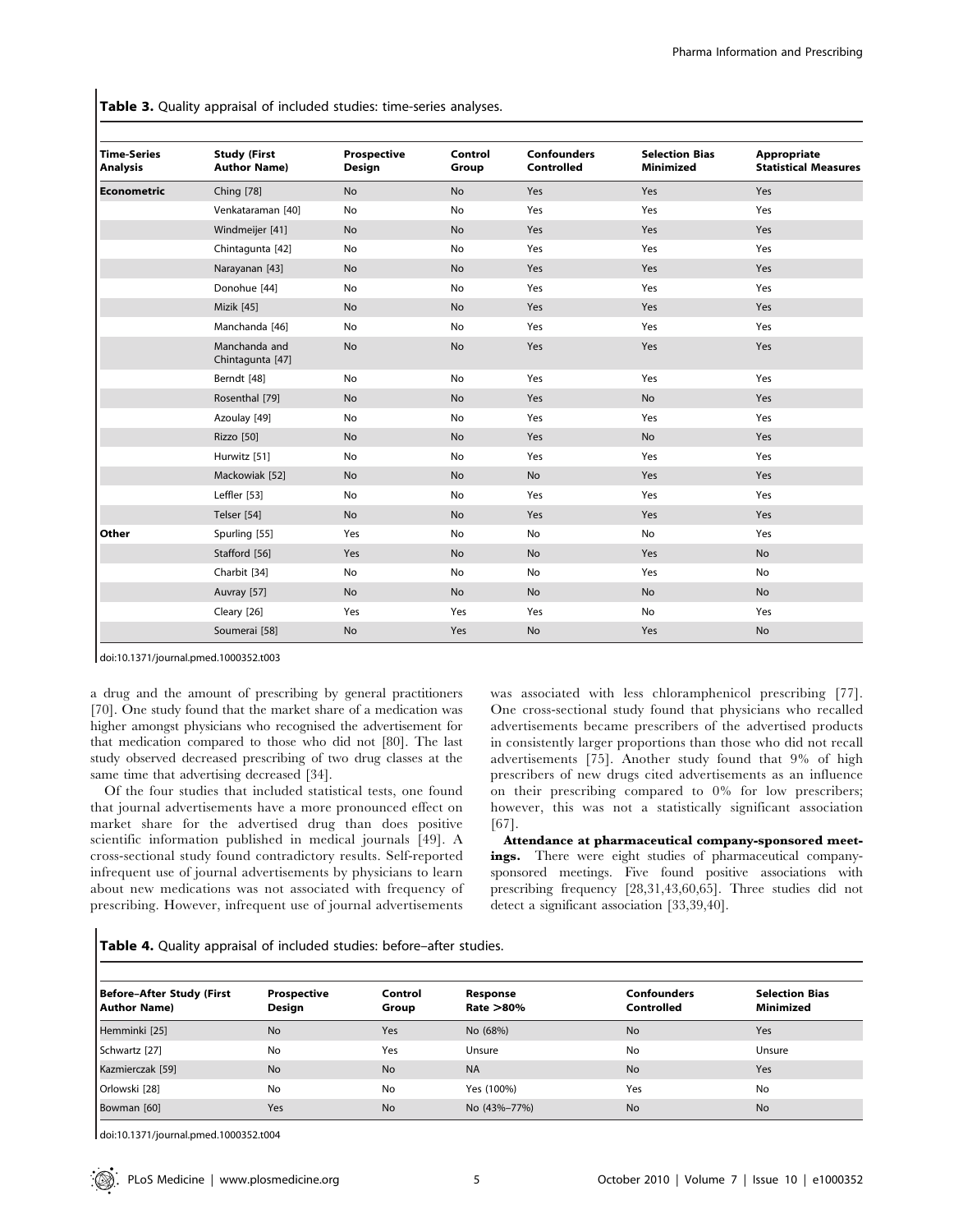Table 5. Quality appraisal of included studies: cross-sectional studies (no control group).

| <b>Cross-Sectional Study</b><br>(First Author Name)         | Prospective<br>Design | Response<br>Rate >80% | <b>Confounders</b><br><b>Controlled</b> | <b>Selection Bias</b><br><b>Minimized</b> | <b>Appropriate</b><br><b>Statistical Measures</b> |
|-------------------------------------------------------------|-----------------------|-----------------------|-----------------------------------------|-------------------------------------------|---------------------------------------------------|
| Henderson [29] <sup>a</sup>                                 | No                    | Yes                   | Yes                                     | Yes                                       | Yes                                               |
| Greving [30]                                                | No                    | Yes (96%)             | Yes                                     | Yes                                       | Yes                                               |
| Kreyenbuhl [31]                                             | Yes                   | No (58%)              | No                                      | Yes                                       | Yes                                               |
| de Bakker [61]                                              | <b>No</b>             | Unsure                | Yes                                     | Yes                                       | Yes                                               |
| Steinman [62]                                               | No                    | Yes                   | Yes                                     | No                                        | Yes                                               |
| Canli [32]                                                  | Yes                   | No (79%)              | No                                      | Yes                                       | Yes                                               |
| Verdoux [63]                                                | Yes                   | No (24%)              | Yes                                     | <b>No</b>                                 | Yes                                               |
| Muijrers [64]                                               | Yes                   | No (71%)              | Yes                                     | Yes                                       | Yes                                               |
| Huang [65]                                                  | <b>No</b>             | <b>NA</b>             | <b>No</b>                               | <b>No</b>                                 | Yes                                               |
| Watkins [66]                                                | Yes                   | No (64%)              | Yes                                     | Yes                                       | Yes                                               |
| Prosser [67]                                                | Yes                   | No (73%)              | <b>No</b>                               | Yes                                       | <b>No</b>                                         |
| Caamano [68]                                                | Yes                   | No (75%)              | Yes                                     | Yes                                       | Yes                                               |
| <b>Gonul</b> [69]                                           | Yes                   | <b>NA</b>             | Yes                                     | Unsure                                    | Yes                                               |
| Mansfield [82]                                              | Yes                   | No (6%)               | No                                      | No                                        | Yes                                               |
| Jones [70]                                                  | Yes                   | <b>NA</b>             | <b>No</b>                               | No                                        | No                                                |
| Caudill [71]                                                | Yes                   | No (28%)              | Yes                                     | Yes                                       | Yes                                               |
| Berings [72]                                                | Yes                   | No (28%)              | Yes                                     | No                                        | Yes                                               |
| Lurie [73]                                                  | Yes                   | No (75-78%)           | Yes                                     | Yes                                       | Yes                                               |
| <b>Health Care Communications</b><br>1989 <sup>ª</sup> [80] | No                    | Unsure                | No                                      | No                                        | <b>No</b>                                         |
| Peay [33]                                                   | <b>No</b>             | No (52%-70%)          | Yes                                     | Yes                                       | Yes                                               |
| Blondeel [81]                                               | Yes                   | No (30%)              | Yes                                     | Yes                                       | Yes                                               |
| Haayer [74]                                                 | Yes                   | Yes (90%)             | Yes                                     | No                                        | Yes                                               |
| Walton [75]                                                 | Yes                   | Unsure                | <b>No</b>                               | Yes                                       | Yes                                               |
| Dajda [76]                                                  | No                    | <b>NA</b>             | No                                      | Yes                                       | Yes                                               |
| Becker [77]                                                 | Yes                   | Yes (84%)             | Yes                                     | Yes                                       | Yes                                               |

<sup>a</sup>Received research funding from a pharmaceutical company.

doi:10.1371/journal.pmed.1000352.t005

Mailed information from pharmaceutical companies. One of the three studies of mailed promotional material found an association with increased prescribing [76]. The others found no association [33,67].

Advertising in clinical software. A single study examined the effect of advertising in clinical practice software and found no association with prescribing frequency for six medications and less prescribing of one medication [29]. The overall result was no association between advertising and prescribing frequency.

Total promotional investment. Eight studies combined the outcome measures for various exposures to pharmaceutical company information or measured overall promotional investment, a proxy for the amount of exposure to information from pharmaceutical companies. Three studies found that total promotional investment was positively associated with prescribing frequency [30,33,51]. Two studies found both positive results and no association [53,54]. One study did not detect an association [52].

Meta-analysis of promotional information and prescribing frequency. We pooled results from a total of seven studies using a random effects model to examine whether exposure to promotion was associated with prescribing of the promoted medication. The seven study results included in the metaanalysis showed significant heterogeneity  $(I^2 = 91\%$  [95% confidence interval (CI) 84%–95%],  $tau^2 = 0.35$ ), and therefore

we have presented the forest plot without the pooled outcome (Figure 2) [29,30,31,38,39,63,75]. Using sensitivity analysis we found that study design, quality factors, year of publication, and type of physician did not explain this heterogeneity. One study provided two units of analysis with outcomes amenable to metaanalysis: a significant association for attendance at sponsored meetings and a nonsignificant result for pharmaceutical sales representative (PSR) visits [31]. We included only that nonsignificant result in the forest plot (Figure 2). When metaanalysis was conducted using the significantly positive result for attendance at a pharmaceutical company-sponsored meeting, the summary result and level of heterogeneity did not differ greatly. The largest difference detected was between exposure to active promotional information (OR 2.34, 95% CI 1.50–3.65),  $(I^2 = 59\%, 95\% \text{ CI } 0\% - 86\%, \text{ tau squared} = 0.11) [31,38,39,63]$ and passive promotional information (OR 1.24, 95% CI 0.72– 2.15) ( $I^2 = 89.5\%$ , tau squared = 0.14) [29,75].

# Information Delivered Without Conventional Promotion **Techniques**

Five studies looked for associations between information delivered without conventional promotion techniques and the frequency of physicians' prescribing [35,36,37,58,59]. One randomized controlled trial partnered a local health authority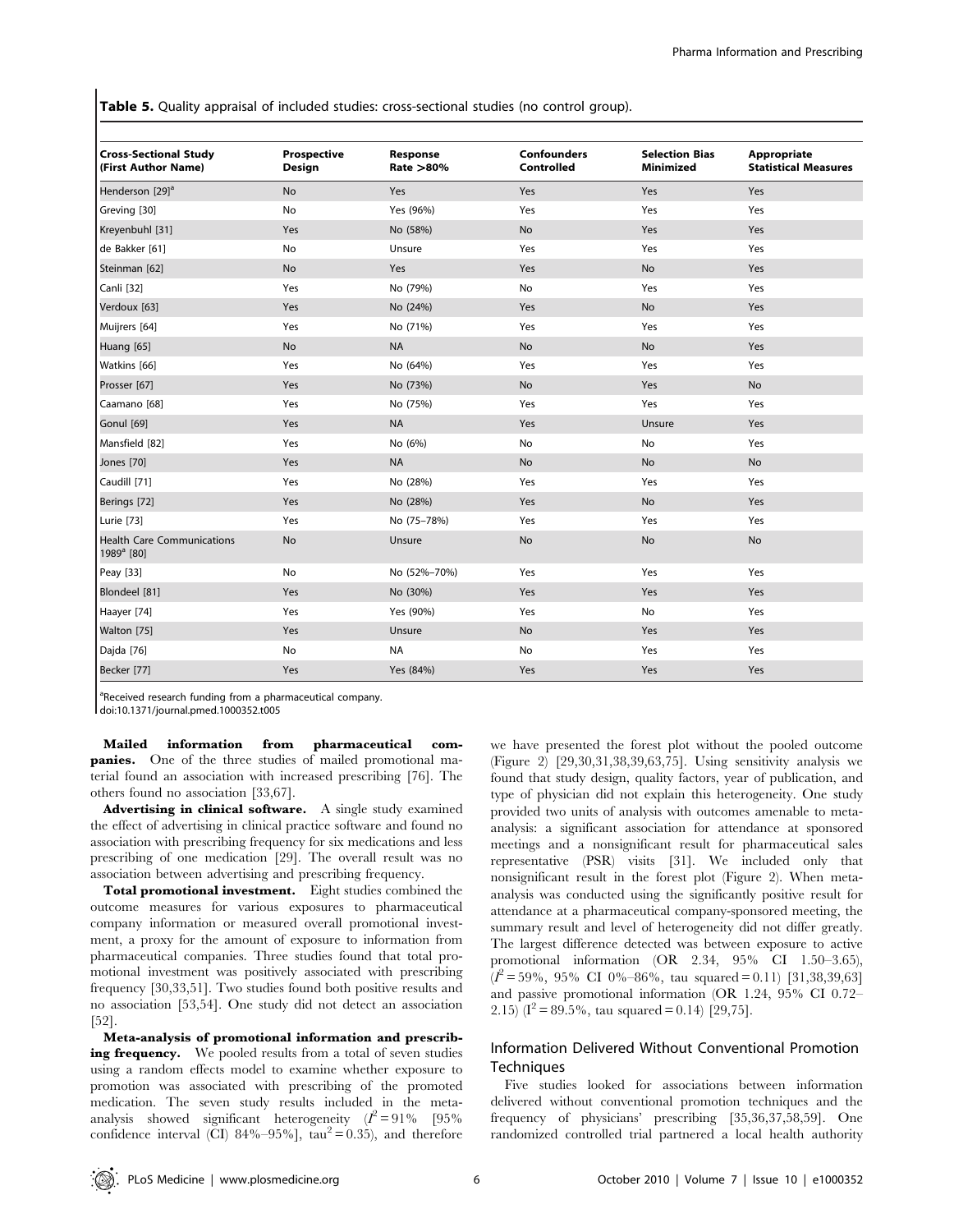

Figure 1. Study flow diagram. doi:10.1371/journal.pmed.1000352.g001

and a pharmaceutical company with the aim of promoting a less expensive drug [35], and the other randomized controlled trial aimed to promote rational prescribing through evidence-based detailing by a pharmaceutical company in partnership with an academic institution [36]. Neither found an association with physicians' prescribing. A single controlled-cohort study of a pharmaceutical company-funded randomized controlled trial found that physicians' participation in recruiting subjects was associated with an increase in the number of prescriptions of the sponsoring company's drug [37]. One time-series analysis found no change in the rate of decline in the prescribing of a medication when the main manufacturer was required by a regulatory agency to deliver an educational program warning about problems with the drug via mailed information and pharmaceutical sales representative visits

[58]. A cross-sectional study found no change in prescription rates following warning letters regarding drug side effects [59].

# Pharmaceutical Company Information and Prescribing Costs

Eight studies (Table 9) [35,41,50,55,66,68,69,71] measured prescribing costs as costs per physician, price elasticity, and changes in generic prescribing (ten units of analysis). In the United States, one econometric time-series analysis found that pharmaceutical sales representative visits were associated with increased price sensitivity among physicians prescribing in one therapeutic class [69], and another found the opposite effect for hypertension [50]. A third, more recent, econometric study found that promotional outlay (the total for pharmaceutical sales represen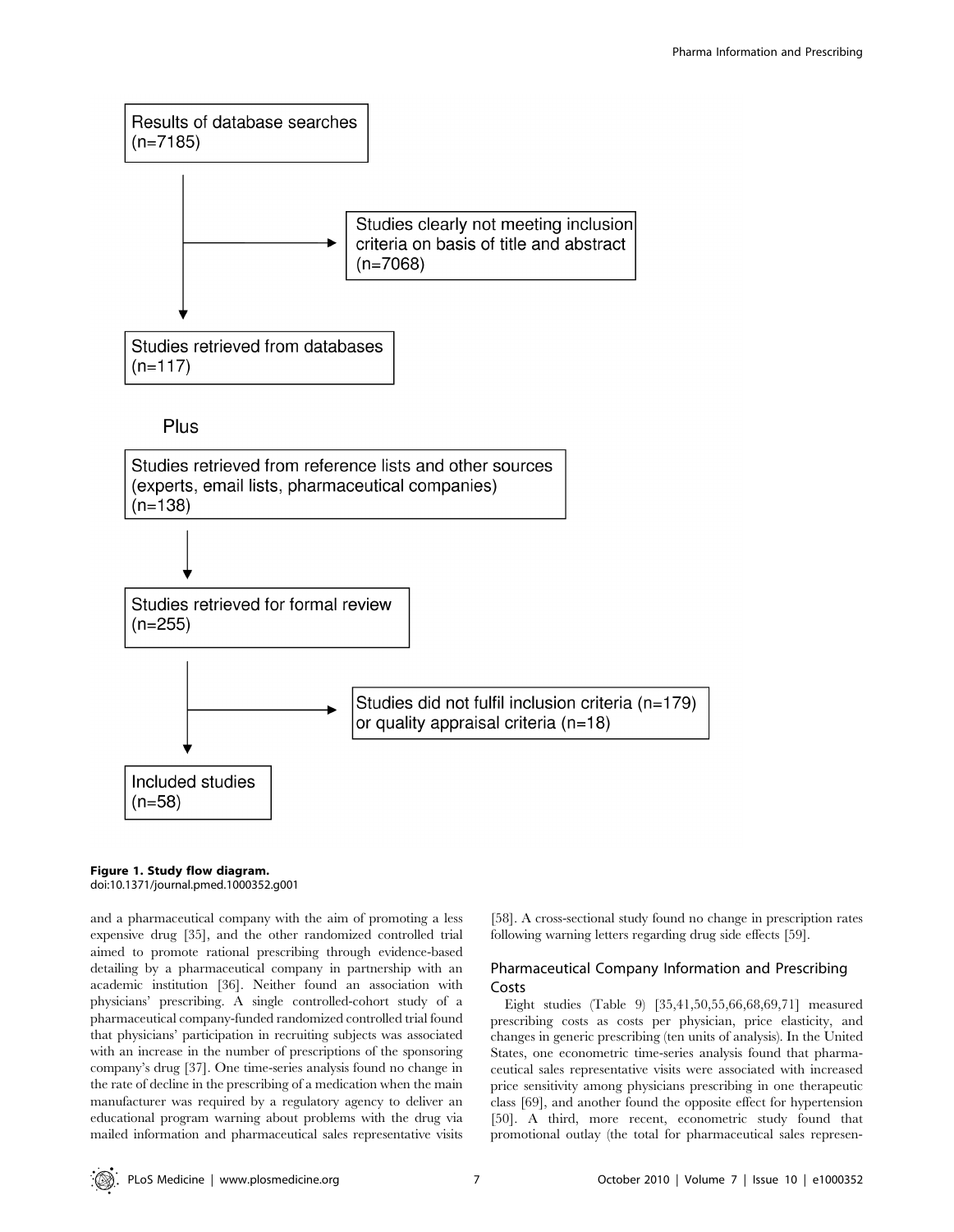Table 6. Characteristics of included studies (by study design, year of publication, then sample size).

| <b>Study Design</b>                      | <b>Study (First</b><br><b>Author Name)</b>     | <b>Study Site,</b><br>Year                        | Participants (n)                                                                                                             | Medication                                                                                           | <b>Intervention/Exposure</b>                                                                                                         | <b>Outcome Measure(s)</b>                                                                                                                                            |
|------------------------------------------|------------------------------------------------|---------------------------------------------------|------------------------------------------------------------------------------------------------------------------------------|------------------------------------------------------------------------------------------------------|--------------------------------------------------------------------------------------------------------------------------------------|----------------------------------------------------------------------------------------------------------------------------------------------------------------------|
| <b>RCT</b>                               | Freemantle [35] <sup>a</sup>                   | <b>UK 2000</b>                                    | PCPs (79: 40<br>intervention, 39<br>control)                                                                                 | Lansoprazole versus<br>omeprazole                                                                    | PSR visits: PSRs instructed by<br>local health authority (one visit);<br>controls: normal detailing                                  | Switch from omeprazole<br>to less costly lansoprazole                                                                                                                |
|                                          | Dolovich [36] <sup>a</sup>                     | Canada 1999                                       | PCPs and pediatric<br>specialists (641 in<br>intervention group<br>and 574 in control<br>group)                              | Antibiotics for otitis<br>media                                                                      | PSR visits, PSRs trained in<br>evidence-based education by<br>academic department of a<br>university; Control group: no<br>detailing | Market share of antibiotics<br>for otitis media                                                                                                                      |
| <b>Controlled</b><br>cohort studies      | Andersen [37] <sup>b</sup>                     | Denmark<br>1999-2003                              | 297 PCPs (26<br>intevention/271<br>controls)                                                                                 | Asthma medications                                                                                   | Participation in a RCT funded<br>by a pharmaceutical company                                                                         | Prescribing trial drug;<br>Adherence to prescribing<br>quidelines                                                                                                    |
| Case-control<br><b>Studies</b>           | Spingarn [39]                                  | US° 1990                                          | Hospital<br>residents (75)                                                                                                   | Medications for Lyme<br>disease                                                                      | Intervention: presentation by<br>academic who was also a<br>pharmaceutical executive;<br>Controls: did not attend                    | Appropriateness of<br>intention to prescribe for<br>mild versus severe Lyme<br>disease                                                                               |
|                                          | Chren [38]                                     | US<br>1989-1990                                   | Physicians (40<br>cases, 80 controls)                                                                                        | Addition to hospital<br>formulary                                                                    | PSR visits; cases added to<br>formulary, controls did not                                                                            | Addition of detailed<br>drug to hospital<br>formulary                                                                                                                |
| Time series<br>analyses<br>(econometric) | Ching $[78]$ <sup>c</sup>                      | Canada<br>1993-1999                               | Physician's<br>prescribing<br>antihypertensives<br>in Canada                                                                 | Antihypertensive<br>medications<br>(angiotensin<br>converting enzyme<br>inhibitors and<br>diuretics) | PSR visits (n minutes)                                                                                                               | Market share; Elasticity of<br>demand                                                                                                                                |
|                                          | Venkataraman<br>$[40]$ <sup>b</sup>            | Not stated<br>2002-2003                           | Physicians<br>(2,774)                                                                                                        | Statins, coagulation<br>drugs, erectile<br>dysfunction drugs,<br>gastrointestinal<br>drugs, placebo  | PSR visits (total number);<br>attendance at pharmaceutical;<br>sponsored meetings; (total<br>number attended)                        | $n$ prescriptions                                                                                                                                                    |
|                                          | Windmeijer $[41]^\mathsf{c}$                   | Netherlands<br>1995-1999                          | PCPs and<br>psychiatrists <sup>d</sup>                                                                                       | 11 therapeutic<br>markets (over 50%<br>of the Dutch drug<br>market)                                  | PSR visits (expenditure); Journal<br>advertisements (expenditure);<br>Mail (expenditure)                                             | n prescriptions; Cost of<br>prescriptions                                                                                                                            |
|                                          | Chintagunta [42] <sup>c</sup>                  | US, UK,<br>Germany,<br>France, Italy<br>1989-1999 | Prescribers of<br>antidepressant<br>medications                                                                              | Fluoxetine, sertraline,<br>paroxetine                                                                | PSR visits (expenditure)                                                                                                             | Market share (sales)                                                                                                                                                 |
|                                          | Narayanan [43] <sup>e</sup>                    | US<br>1993-2001                                   | All prescribers of<br>antihistamines in<br>US <sup>d</sup>                                                                   | 2nd generation<br>antihistamines:<br>loratidine cetirizine,<br>fexofenadine                          | PSR visits (total expenditure)                                                                                                       | New prescriptions per<br>month                                                                                                                                       |
|                                          | Donohue [44] <sup>c</sup>                      | <b>US</b><br>1997-2000                            | 11,000 office and<br>hospital physicians                                                                                     | First prescriptions<br>of 6 antidepressants                                                          | Monthly spending on<br>PSR detailing                                                                                                 | New prescriptions                                                                                                                                                    |
|                                          | Mizik [45] <sup>b</sup>                        | <b>US 2004</b>                                    | Physicians (74,075)                                                                                                          | 3 unknown drugs                                                                                      | <b>PSR</b> visits                                                                                                                    | $n$ new prescriptions for<br>the three study drugs                                                                                                                   |
|                                          | Manchanda [46] <sup>b</sup>                    | <b>US</b><br>1999-2001                            | Physicians (1,000),<br>18.5% specialists<br>(for study drug),<br>60.1% PCPs, 21.4%<br>other specialists,<br>controls (1,000) | Drug unknown                                                                                         | PSR visits                                                                                                                           | Numbers of prescriptions                                                                                                                                             |
|                                          | Manchanda and<br>Chintagunta [47] <sup>b</sup> | US<br>1996-1998                                   | Physicians<br>$(1,000)$ , 11%<br>specialists (for study<br>drug), 59% PCPs,<br>30% other specialists                         | Drug unknown                                                                                         | PSR visits                                                                                                                           | n prescriptions;<br>Prescriptions of specialists<br>versus primary care<br>physicians versus other<br>specialists; Prescriptions<br>by male and female<br>physicians |
|                                          | Berndt [48] <sup>c</sup>                       | US<br>1977-1993                                   | All US physicians                                                                                                            | H <sub>2</sub> antagonist<br>antiulcer drugs<br>(cimetidine, ranitidine,<br>famotidine, nizatidine)  | PSR visits (min)                                                                                                                     | Sales volume (units of<br>average daily dose) and<br>market share; Elasticity of<br>demand                                                                           |
|                                          | Rosenthal [79] <sup>c</sup>                    | US<br>1996-1999                                   | Large sample of<br>office and hospital<br>physicians <sup>d</sup>                                                            | Medications<br>prescribed in<br>primary care                                                         | PSR visits (expenditure)                                                                                                             | Sales of detailed<br>medications per month                                                                                                                           |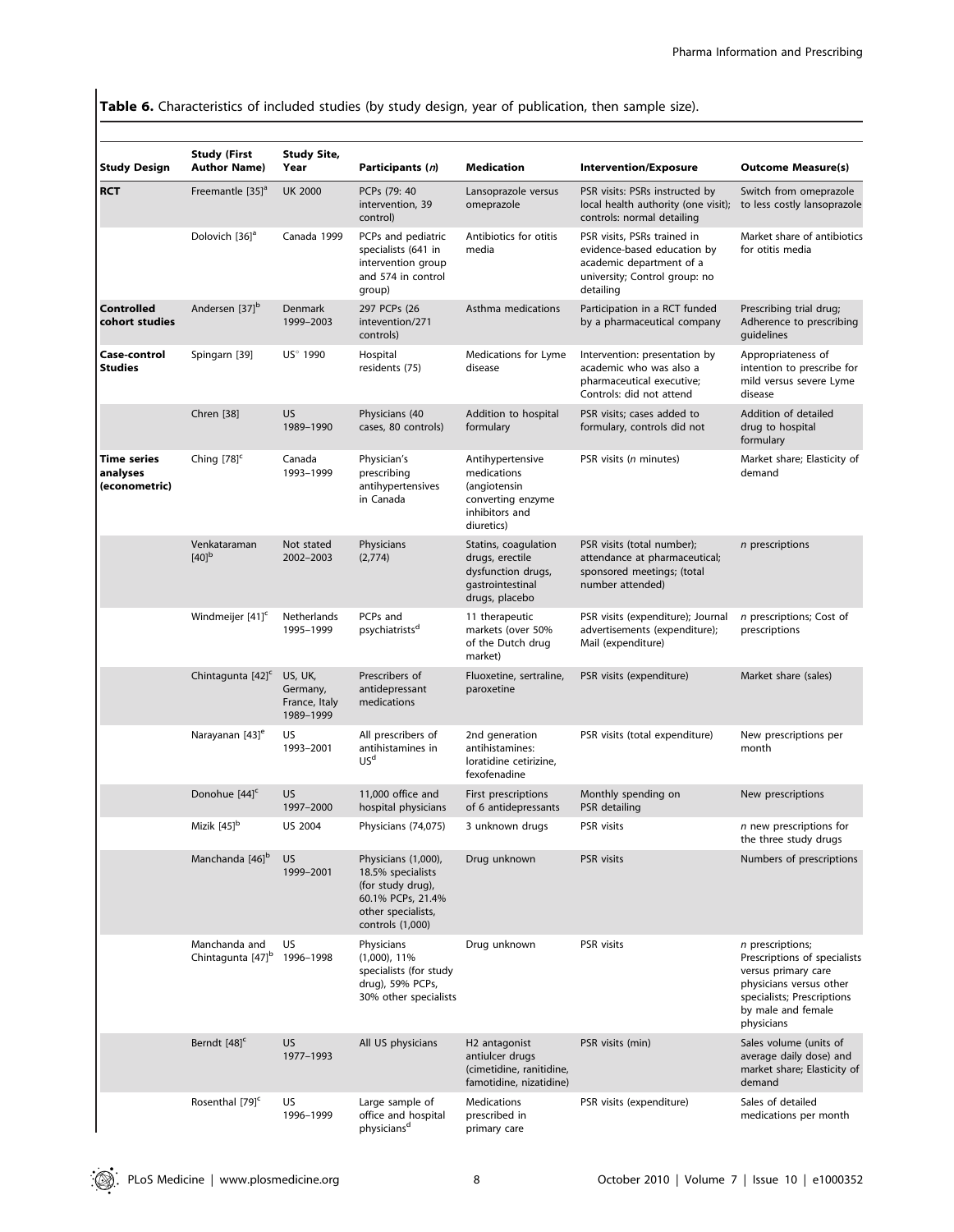Table 6. Cont.

| <b>Study Design</b>                       | <b>Study (First</b><br><b>Author Name)</b> | <b>Study Site,</b><br>Year | Participants (n)                                                               | <b>Medication</b>                                                                                   | <b>Intervention/Exposure</b>                                                                                                            | <b>Outcome Measure(s)</b>                                                                                              |
|-------------------------------------------|--------------------------------------------|----------------------------|--------------------------------------------------------------------------------|-----------------------------------------------------------------------------------------------------|-----------------------------------------------------------------------------------------------------------------------------------------|------------------------------------------------------------------------------------------------------------------------|
|                                           | Azoulay [49] <sup>c</sup>                  | <b>US</b><br>1977-1993     | All prescribing<br>physicians                                                  | H <sub>2</sub> antagonist<br>antiulcer drugs<br>(cimetidine, ranitidine,<br>famotidine, nizatidine) | PSR visits; Journal<br>advertisements                                                                                                   | Market share for the four<br>H <sub>2</sub> antagonists (patient<br>days of therapy)                                   |
|                                           | Gonul $[69]$ <sup>c</sup>                  | US<br>1989-1994            | Physicians <sup>d</sup>                                                        | One medication for<br>a particular indication<br>"relatively more<br>common among<br>the elderly"   | PSR visits (min)                                                                                                                        | n prescriptions; Cost of<br>Prescriptions                                                                              |
|                                           | Rizzo $[50]$ <sup>c</sup>                  | <b>US</b><br>1988-1993     | All prescribers of<br>antihypertensives<br>in the US <sup>d</sup>              | Antihypertensive<br>medications                                                                     | PSR visits (expenditure)                                                                                                                | Sales of detailed<br>medication; Price<br>elasticity; Quadratic term<br>for sales                                      |
|                                           | Hurwitz $[51]$ <sup>c</sup>                | US<br>1978-1983            | Specialists and<br>PCPs prescribing<br>promoted drugs <sup>d</sup>             | Brand and<br>generic drugs                                                                          | Total promotional investment<br>in PSR visits, journal<br>advertising, direct mail<br>advertising                                       | Market share held by<br>original brand; Market<br>share held by generic<br>competitors (measured in<br>$n$ pills sold) |
|                                           | Mackowiak [52] <sup>c</sup>                | <b>US</b><br>1977-1981     | Office based<br>physicians across<br>the US <sup>d</sup>                       | Benzodiazepines<br>for anxiety; Diuretics<br>for hypertension                                       | PSR visits (expenditure);<br>Journal advertisements<br>(expenditure)                                                                    | Expenditure on<br>prescriptions; Market size<br>and market share                                                       |
|                                           | Leffler $[53]$ <sup>c</sup>                | US<br>1968-1977            | Not stated <sup>d</sup>                                                        | 51 new products                                                                                     | Total promotional outlay<br>(PSR visits, journal<br>advertising)                                                                        | Market share 2 y after<br>market entry; Market share<br>in 1977 for drugs<br>introduced since 1968<br>expressed        |
|                                           | Telser $[54]$ <sup>c</sup>                 | <b>US</b><br>1963-1972     | All prescribing<br>physicians <sup>d</sup>                                     | Prescription<br>medications in: the<br>hospital market and<br>drugstore market                      | Promotional intensity: ratio<br>of total promotional outlays/<br>total sales (includes PSR visits,<br>journal advertising, direct mail) | Proportion of sales for<br>entrant drugs                                                                               |
| <b>Time series</b><br>analyses<br>(other) | Spurling [55]                              | Australia<br>2004-2005     | <b>PCPs (7)</b>                                                                | <b>Medications</b><br>prescribed in<br>primary care                                                 | PSR visits; Promotional items<br>in PCP surgeries                                                                                       | Generic prescribing (% of<br>total)                                                                                    |
|                                           | Stafford [56] <sup>c</sup>                 | US 1996-2002               | Physicians (3,500)                                                             | Alpha-blockers                                                                                      | PSR visits (expenditure)                                                                                                                | Prescriptions                                                                                                          |
|                                           | Charbit [34]                               | France<br>1991-2001        | Prescribing<br>physicians in<br>France <sup>d</sup>                            | 6 classes of<br>antihypertensive<br>medications                                                     | Journal advertising (n pages)                                                                                                           | Drug sales for each of the<br>six classes of<br>antihypertensive<br>medications                                        |
|                                           | Auvray [57] <sup>e</sup>                   | France<br>1992-1998        | PCPs, ear nose<br>throat surgeons,<br>chest physicians,<br>psychiatrists-1,600 | Macrolide antibiotics<br>and psychoanaleptic<br>antidepressants                                     | Total promotional investment                                                                                                            | $n$ prescriptions                                                                                                      |
|                                           | Cleary [26]                                | <b>US 1988</b>             | Physicians prescrib-<br>ing 3rd generation<br>cephalosporins <sup>d</sup>      | Ceftazidime,<br>cefriaxone,<br>cefotaxime                                                           | PSR visits                                                                                                                              | New prescriptions; n doses                                                                                             |
|                                           | Soumerai [58] <sup>e</sup>                 | <b>US</b><br>1974-1983     | All propoxyphene<br>prescribers in USA <sup>d</sup>                            | Propoxyphene                                                                                        | PSR visits (to warn about<br>risks of propoxyphene)                                                                                     | Sales of propoxyphene;<br>No-refill rates of<br>prescriptions                                                          |
| Before-after<br><b>Studies</b>            | Hemminki [25] <sup>e</sup>                 | Estonia<br>2000            | Gynecologists<br>and PCPs (342)                                                | Hormone<br>replacement<br>therapy                                                                   | Journal advertisements;<br>Pharmaceutical company-<br>sponsored medical education                                                       | Probability of detailed<br>drug being prescribed                                                                       |
|                                           | Schwartz [27]                              | <b>US</b><br>1999-2000     | Psychiatry<br>residents <sup>d</sup>                                           | Psychiatric<br>medications                                                                          | PSR detailing (12 wk period<br>when residents were detailed<br>versus 12 wk with no detailing)                                          | New prescriptions                                                                                                      |
|                                           | Kazmierczak [59]                           | <b>US 1996</b>             | Physicians (60)                                                                | Tramadol                                                                                            | Drug company letter to<br>physicians warning about<br>tramadol seizure risk                                                             | Prescriptions for tramadol<br>in high risk patients                                                                    |
|                                           | Orlowski [28]                              | <b>US 1992</b>             | Hospital<br>physicians (20)                                                    | Intravenous hospital<br>medications called A<br>(antibiotic) and B<br>(cardiovascular drug)         | Attendance at pharmaceutical<br>sponsored meetings (all<br>expenses paid trips to<br>vacation site)                                     | n prescriptions before and<br>after the sponsored<br>meetings                                                          |
|                                           | Bowman [60]                                | US date<br>not stated      | Physicians (374)                                                               | Calcium channel<br>blockers and beta-<br>blockers                                                   | PSR sponsored continuing<br>medical education course                                                                                    | Self-reported new<br>prescriptions                                                                                     |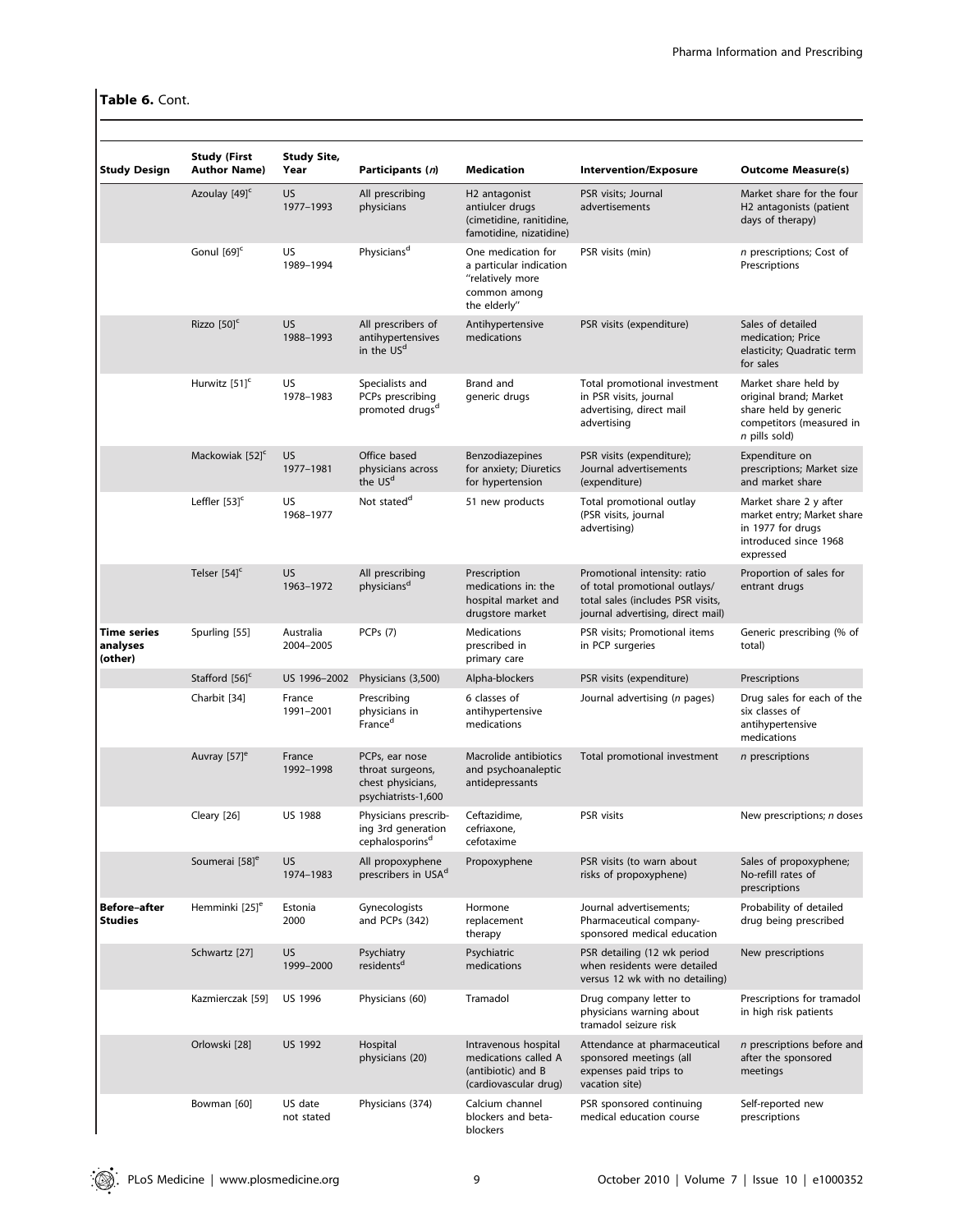Table 6. Cont.

| <b>Study Design</b>               | <b>Study (First</b><br><b>Author Name)</b> | <b>Study Site,</b><br>Year | Participants (n)                                                            | <b>Medication</b>                                                                   | <b>Intervention/Exposure</b>                                                                                                 | <b>Outcome Measure(s)</b>                                                                                                                                                                                                                   |
|-----------------------------------|--------------------------------------------|----------------------------|-----------------------------------------------------------------------------|-------------------------------------------------------------------------------------|------------------------------------------------------------------------------------------------------------------------------|---------------------------------------------------------------------------------------------------------------------------------------------------------------------------------------------------------------------------------------------|
| <b>Cross-sectional</b><br>studies | Henderson [29]                             | Australia<br>2003-2005     | PCPs (1,336)                                                                | 7 advertised<br>pharmaceutical<br>products                                          | Advertising on clinical<br>software                                                                                          | n prescriptions                                                                                                                                                                                                                             |
|                                   | Kreyenbuhl [31]                            | US<br>2003-2004            | Psychiatrists <sup>d</sup>                                                  | Antipsychotic<br>medication                                                         | PSR visits; Attendance at<br>pharmaceutical sponsored<br>meetings                                                            | Use of "switch" or "add"<br>strategies in treatment of<br>refractory schizophrenia                                                                                                                                                          |
|                                   | de Bakker [61]                             | Netherlands<br>2001        | PCPs (138)                                                                  | <b>Medications</b><br>prescribed in<br>primary care                                 | PSR visits; Reliance on<br>commercial sources of<br>information                                                              | n prescriptions                                                                                                                                                                                                                             |
|                                   | Steinman [62]                              | US<br>1995-1990            | Physicians (97)                                                             | Gabapentin                                                                          | <b>PSR</b> visits                                                                                                            | Intention to prescribe<br>gabapentin                                                                                                                                                                                                        |
|                                   | Greving [30]                               | Netherlands<br>2003        | PCPs (70)                                                                   | Angiotensin II<br>receptor blockers                                                 | PSR visits; Journal<br>advertisements; Attendance<br>at pharmaceutical<br>sponsored meetings                                 | New prescriptions of this<br>drug                                                                                                                                                                                                           |
|                                   | Canli [32]                                 | Turkey 2001                | PCPs (316)                                                                  | Antibiotics for acute<br>tonsillopharyngitis                                        | PSR visits                                                                                                                   | Intention to prescribe<br>antibiotics                                                                                                                                                                                                       |
|                                   | Verdoux [63]                               | France 2004                | PCPs (848)                                                                  | Antipsychotic<br>medication                                                         | <b>PSR</b> visits                                                                                                            | Initiation of antipsychotic<br>medication in a 1-mo period                                                                                                                                                                                  |
|                                   | Muijrers [64]                              | Netherlands<br>2000-2001   | PCPs (1,434)                                                                | <b>Medications</b><br>prescribed in<br>primary care                                 | <b>PSR</b> visits                                                                                                            | Quality of prescribing<br>(determined by panel of<br>experts)                                                                                                                                                                               |
|                                   | Huang [65]                                 | US<br>2001-2003            | Resident physicians <sup>a</sup>                                            | Antidepressants                                                                     | Sponsorship of resident<br>conferences                                                                                       | Prescription of<br>antidepressants from<br>sponsoring companies                                                                                                                                                                             |
|                                   | Watkins [66]                               | UK<br>1995-1996            | PCPs (1,714)                                                                | Medications<br>prescribed in<br>primary care                                        | PSR visits (at least once per<br>week); Journal advertisements;<br>Reading written material from<br>pharmaceutical companies | Cost of prescriptions                                                                                                                                                                                                                       |
|                                   | Prosser [67]                               | <b>UK</b><br>1999-2000     | PCPs (107)                                                                  | New medications<br>prescribed in<br>primary care                                    | PSR visits; Journal<br>advertisements/mailings<br>(considered together)                                                      | New drug prescriptions<br>(high/medium/low<br>prescribers)                                                                                                                                                                                  |
|                                   | Caamano [68] <sup>e</sup>                  | Spain 1993                 | Physicians (234)                                                            | All prescribing                                                                     | <b>PSR</b> visits                                                                                                            | n prescriptions; Cost of<br>prescriptions                                                                                                                                                                                                   |
|                                   | Mansfield [82]                             | Australia<br>1999          | PCPs (1,174)                                                                | Medications used<br>in primary care                                                 | PSR visits (self-report);<br>Attendance at pharmaceutical<br>sponsored meetings (self-report)                                | Quality use of medicine<br>score                                                                                                                                                                                                            |
|                                   | Jones [70]                                 | UK<br>1995-1997            | PCP <sub>s</sub> <sup>d</sup>                                               | Nine new drugs                                                                      | Journal advertisements                                                                                                       | Prescribing data for the<br>advertised drugs                                                                                                                                                                                                |
|                                   | Caudill [71]                               | <b>US 1996</b>             | PCPs (446)                                                                  | Medications for<br>acute bronchitis.<br>hypertension and<br>urinary tract infection | PSR visits (frequency of use)                                                                                                | Cost of prescribing                                                                                                                                                                                                                         |
|                                   | Berings [72]                               | Belgium date<br>not stated | PCPs (128)                                                                  | Benzodiazepines                                                                     | PSR visits (n visits in last 4 wk)                                                                                           | Prescription of<br>benzodiazepines                                                                                                                                                                                                          |
|                                   | Lurie [73]                                 | US<br>1987-1988            | Hospital physicians<br>(240 faculty staff and medications<br>131 residents) | Hospital                                                                            | PSR visits ( $<$ 5 min and $>$ 5 min)                                                                                        | Change in prescribing<br>habit Addition to hospital<br>formulary                                                                                                                                                                            |
|                                   | Healthcare<br>Communications<br>[80]       | US<br>1987-1988            | Physicians (1184)                                                           | Newly promoted<br>medications                                                       | Journal advertisements<br>(awareness of)                                                                                     | Market share                                                                                                                                                                                                                                |
|                                   | Peay [33]                                  | Australia<br>1981          | PCPs (74) and<br>specialists (50)                                           | Temazepam                                                                           | PSR visits (contact versus no<br>contact); Direct mailing; Atten-<br>dance at PSR-sponsored function                         | Temazepam prescription                                                                                                                                                                                                                      |
|                                   | Blondeel [81]                              | Belgium<br>1987            | PCPs (358)                                                                  | Medications<br>prescribed by PCPs                                                   | PSR visits                                                                                                                   | Response to 8 simulated<br>patients where prescribing<br>was not advisable. Quality<br>index compiled based on<br>GP medication choices by<br>expert panel (range 1-<br>100) Proneness to<br>prescribe (proxy for<br>prescribing frequency) |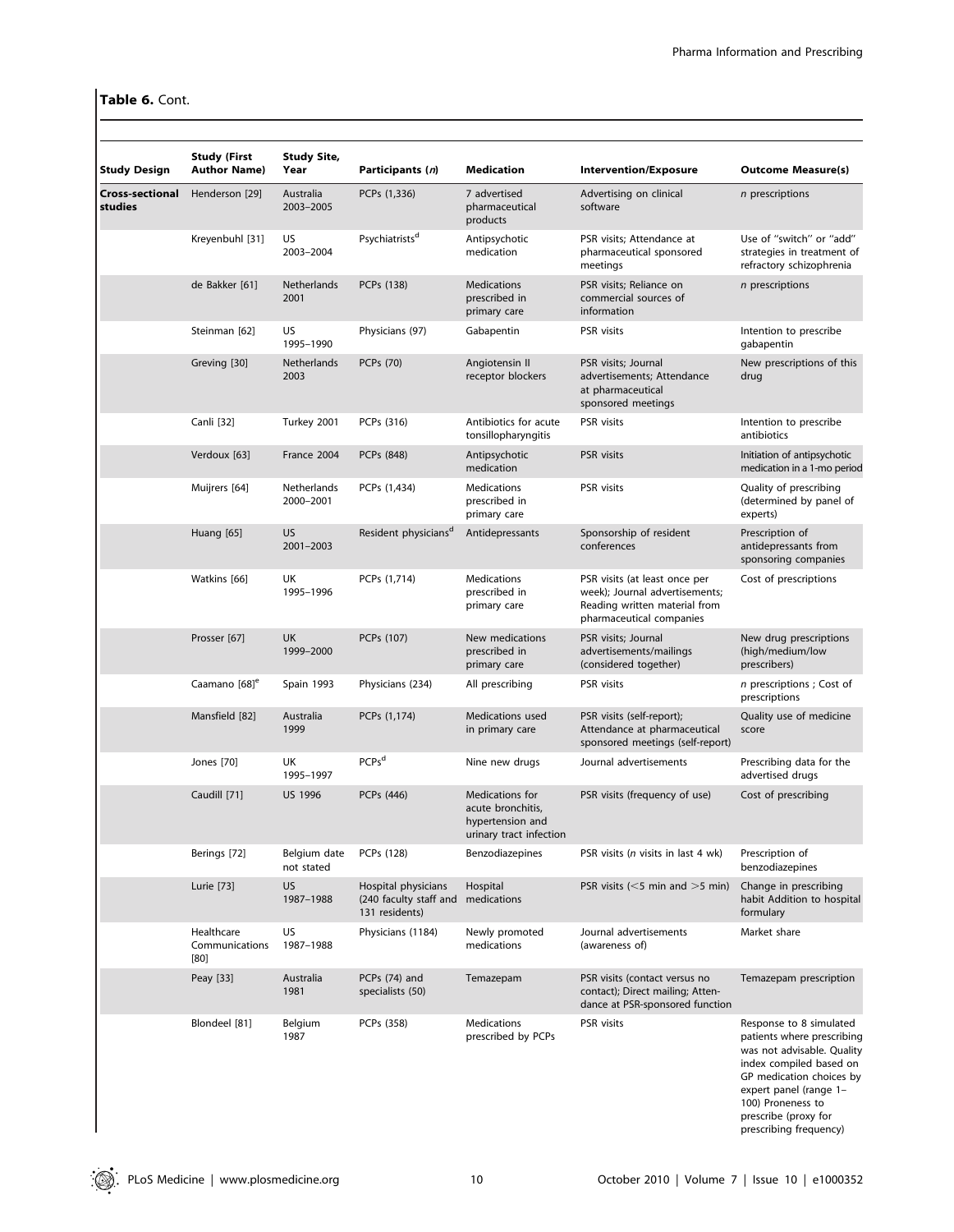Table 6. Cont.

| <b>Study Design</b> | <b>Study (First</b><br><b>Author Name)</b> | <b>Study Site,</b><br>Year | Participants (n)                                            | <b>Medication</b>                                                                      | <b>Intervention/Exposure</b>                                  | <b>Outcome Measure(s)</b>                                                                                                    |
|---------------------|--------------------------------------------|----------------------------|-------------------------------------------------------------|----------------------------------------------------------------------------------------|---------------------------------------------------------------|------------------------------------------------------------------------------------------------------------------------------|
|                     | Haayer [74]                                | <b>Netherlands</b><br>1979 | PCPs (116)                                                  | Medications that<br>would result from 8<br>case-histories devised<br>by a panel        | PSR visits; Journal<br>advertisements:<br>Companies' mailings | Prescribing rationality<br>based on a composite<br>scale (drug choice,<br>duration, dose and use of<br>combination products) |
|                     | Walton [75]                                | US 1976-77                 | PCPs (29%)<br>and specialists<br>(71%) (1,000 total)        | 186 different<br>medications                                                           | Journal advertisements                                        | Prescriptions of advertised<br>drugs (intention to<br>prescribe)                                                             |
|                     | Dajda [76]                                 | <b>UK 1975</b>             | PCPs in UK <sup>d</sup>                                     | <b>Branded advertised</b><br>drugs in the UK                                           | Mailed advertisements<br>(number in $1 y$ )                   | $n$ prescriptions                                                                                                            |
|                     | Becker [77]                                | US 1970                    | PCPs (29), internists<br>(3). osteopathic<br>physicians (5) | Chloramphenicol,<br>equagesic, vitamin<br>B12, methylphenidate,<br>oral contraceptives | Use of journal<br>advertisements<br>PSR visits (frequency)    | Proportion of<br>chloramphenicol scripts.<br>Physicians' self-reported<br>prescribing behaviour.                             |

<sup>a</sup> Experimental partnerships between pharmaceutical company and health authority or academic department.

**bData from pharmaceutical company.** 

<sup>c</sup>Information from a market research company.

<sup>d</sup>Total number unknown.

eUsing national prescribing data.

PCP, primary care provider; RCT, randomized controlled trial.

doi:10.1371/journal.pmed.1000352.t006

tative visits, journal advertisements, and direct mail) was associated with reduced price sensitivity for primary care providers and psychiatrists in 11 therapeutic classes consisting of more than 50% of the Dutch drug market [41]. Of three cross-sectional studies, two detected an association between pharmaceutical sales representative visits and higher prescribing costs [66,71], but one did not detect an association [68]. One study also found that low cost prescribers were more likely to have rarely or never read promotional mail or journal advertisements from pharmaceutical companies than high cost prescribers [66]. One time-series analysis found that reduced exposure to pharmaceutical sales representative visits and promotional material was associated with an increase in generic prescribing [55]. A randomized controlled trial of pharmaceutical sales representative visits in a noncommercial partnership between a pharmaceutical company and a local health authority measured physicians' prescribing costs for the target drug class and found no effect [35].

### **Discussion**

### Overview

We found that the reported relationship between exposure to information provided directly by pharmaceutical companies and the quality, frequency, and cost of prescribing varied from case to case. However, with only one exception [39], the included studies reported that exposure to information from pharmaceutical companies was associated with either lower prescribing quality or no association was detected. Similarly, exposure to information from pharmaceutical companies was associated with either an increase in prescribing frequency or no association was detected. Three studies found that exposure was associated with increased drug sales up to a point of diminishing returns beyond which more promotion was increasingly less effective [46,50,69]. Finally, with only one exception [69], exposure to information from pharmaceutical companies was associated with an increase in prescribing costs or no association was detected.

This review has supported, updated, and extended the findings of previous reviews regarding the effects of exposure to information from pharmaceutical companies. 38 of the 58 included studies (66%) were not included in previous systematic reviews on this topic [25,29–32,34,35,40–42,44,48,49,51–59,61– 68,70,72,75,76,78–82], including seven of the ten studies of prescribing quality [37,58,59,61,64,81,82] and four of the seven studies of prescribing costs [35,55,66,68].

Most of the included studies measured the frequency of prescribing. Amongst these, the studies of informational exposure where physicians are active participants, such as representatives' visits, sponsored meetings, or sponsored trials, more consistently found associations with higher prescribing frequency than studies of more passive exposures, such as journal advertisements and mailed information. Poor study quality precludes confident conclusions about journal advertising. However, one higher quality econometric analysis found that advertisements in journals were associated with a more pronounced effect on market share than positive scientific findings published in journals [49]. Also there are claims in the marketing literature that the relatively low cost of passive methods and their ability to synergistically increase the effectiveness of active methods makes them cost effective components of sales campaigns [84].

### Limitations of Included Studies

All of the included studies had design limitations (Tables 1–5). We found only two randomized controlled trials [35,36]. Both lacked adequate reporting of allocation concealment and blinding. These two trials did not examine standard promotional practice but instead assessed novel partnerships of government or academia with industry aiming for less expensive, higher quality prescribing. On the basis of these two negative randomized controlled trials, it seems unlikely that similar partnerships will have beneficial effects on prescribing. No definite conclusions can be extrapolated from these studies to standard promotional practice.

All other included studies were observational and thus able to measure associations but not prove causation. There is a risk that reported associations may be false positives, and that statistically significant findings may not necessarily be clinically significant. One example is the study by Mizik et al. that reports only a small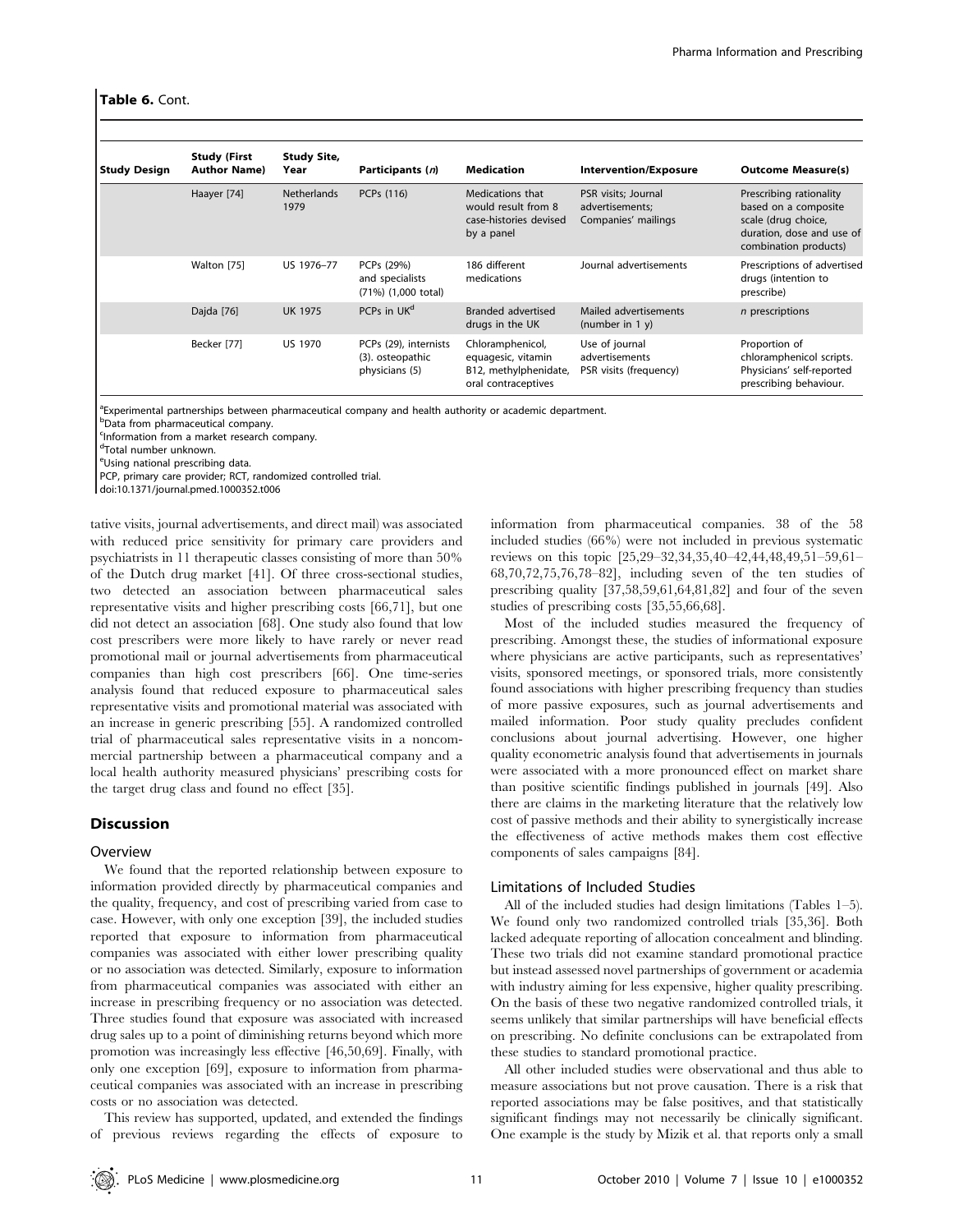Table 7. Relationship between exposure to information from drug companies and prescribing quality (by year of publication and then study design/size).

| <b>Exposure to Information</b><br>from Drug Company                                                                         | <b>Study (First</b><br><b>Author Name)</b> | Result in Exposed Group Versus Controls (Where<br>Applicable)                                                                                                                                                                                                                                                                                                             | <b>Change in Prescribing</b><br><b>Quality Result</b>                                                                                        |
|-----------------------------------------------------------------------------------------------------------------------------|--------------------------------------------|---------------------------------------------------------------------------------------------------------------------------------------------------------------------------------------------------------------------------------------------------------------------------------------------------------------------------------------------------------------------------|----------------------------------------------------------------------------------------------------------------------------------------------|
| <b>Effect of PSR visits</b>                                                                                                 | de Bakker [61]                             | Wider prescribing range was associated with more                                                                                                                                                                                                                                                                                                                          | Beta coefficient +0.18 ( $p$ <0.05) <sup>a</sup>                                                                                             |
|                                                                                                                             | Muijrers [64]                              | visits from PSRs in the last 4 wk<br>More frequent visits from PSRs was associated with less<br>adherence to prescription guidelines                                                                                                                                                                                                                                      | Multiple linear regression:                                                                                                                  |
|                                                                                                                             |                                            |                                                                                                                                                                                                                                                                                                                                                                           | Beta $-0.23$ (95% CI $-0.32$ to<br>$-0.15$ ) $p<0.05$                                                                                        |
|                                                                                                                             | Mansfield [82]                             | Frequency of visits from PSRs was not associated with<br>a difference in quality score                                                                                                                                                                                                                                                                                    | Pearson coefficient of 0.0363;<br>$p = 0.247$                                                                                                |
|                                                                                                                             | Blondeel [81]                              | Based on responses to 8 case histories:                                                                                                                                                                                                                                                                                                                                   | Multivariate regression analysis:                                                                                                            |
|                                                                                                                             |                                            | First contact with a drug from the pharmaceutical<br>industry was not associated with quality index;                                                                                                                                                                                                                                                                      | p > 0.1                                                                                                                                      |
|                                                                                                                             |                                            | n PSRs received was associated with poorer quality index;                                                                                                                                                                                                                                                                                                                 | p > 0.05                                                                                                                                     |
|                                                                                                                             |                                            | Based on prescriptions for actual patients: First contact with<br>a drug from the pharmaceutical industry was associated<br>with reduced quality of prescribing;                                                                                                                                                                                                          | $p<$ 0.01                                                                                                                                    |
|                                                                                                                             |                                            | n PSRs received was not associated with poorer quality index                                                                                                                                                                                                                                                                                                              | p > 0.1                                                                                                                                      |
|                                                                                                                             | Becker [77]                                | Fewer visits from PSRs/month were not associated with<br>a change in the appropriateness of prescribing                                                                                                                                                                                                                                                                   | Gamma statistic; 0.04, not<br>statistically significant                                                                                      |
| Attendance at pharmaceutical<br>sponsored meeting                                                                           | Mansfield [82]                             | Attendance at pharmaceutical sponsored meetings was<br>associated with lower quality scores                                                                                                                                                                                                                                                                               | Pearson correlation coefficient of<br>0.0635; $p = 0.043$                                                                                    |
|                                                                                                                             | Spingarn [39]                              | Attendees at a sponsored talk about Lyme disease were less<br>likely to choose appropriate oral antibiotics for mild Lyme<br>disease than nonattendees                                                                                                                                                                                                                    | 0% of attendees $(n=22)$ chose<br>appropriate antibiotics compared<br>to 21% ( $n = 53$ ) of nonattendees;<br>Fisher exact test: $p = 0.027$ |
|                                                                                                                             |                                            | For attendees and nonattendees of a sponsored talk about<br>Lyme disease there was no difference in choice of acceptable<br>treatment for Lyme disease with central nervous system signs                                                                                                                                                                                  | $OR = 3.2$ (95% CI 0.8-19.2)                                                                                                                 |
|                                                                                                                             |                                            | Attendees of a sponsored talk about Lyme disease were more<br>likely to appropriately choose the sponsoring company's treat-<br>ment for Lyme disease complicated by 2nd degree heart block                                                                                                                                                                               | $OR = 7.9$ (95% CI 2.4-29.3)                                                                                                                 |
| Journal advertisements                                                                                                      | Becker [77]                                | Infrequent use of journal ads as a source of prescribing<br>information by doctors was not associated with a change<br>in the appropriateness of prescribing                                                                                                                                                                                                              | Gamma statistic 0.373, not<br>statistically significant                                                                                      |
| Total promotional invest-<br>ment/summated scores of<br>commercial information use/<br>general use of commercial<br>sources | de Bakker [61]                             | There was a positive correlation for how frequently doctors<br>used the pharmaceutical industry as a source of information<br>and the range of drugs they prescribed                                                                                                                                                                                                      | Beta coefficient +0.15 ( $p$ <0.05) <sup>a</sup>                                                                                             |
|                                                                                                                             | Haayer [74]                                | Frequency of use of information from the pharmaceutical<br>industry was associated with less rational prescribing                                                                                                                                                                                                                                                         | Beta coefficient $+0.134$ ; $p<0.001$                                                                                                        |
| Information delivered without<br>conventional promotion                                                                     | Andersen [37]                              | Participation in a randomized controlled trial was not<br>associated with a change in guideline adherence at 2 y<br>for trial sponsor's medication                                                                                                                                                                                                                        | OR 1.00 (95% CI 0.84-1.19)                                                                                                                   |
|                                                                                                                             | Kazmierczak [59]                           | Mailed warning letters regarding tramadol for those with a<br>seizure risk were not associated with a change in prescription<br>rates for tramadol                                                                                                                                                                                                                        | 9 (10%) prescriptions before and<br>7 (9%) after warning letters were<br>sent out no association detected                                    |
|                                                                                                                             | Soumerai [58]                              | PSR visits: Propoxyphene use continued a preexisting decline<br>of about 8% a year during the time when warnings from the<br>manufacturing pharmaceutical company were conveyed by<br>PSRs after which time this decline halted, however a statistical<br>association was not shown. Refill rates and rates of overdose<br>did not change following the warnings          | No association detected                                                                                                                      |
|                                                                                                                             |                                            | Mailed Information: Propoxyphene use continued a preexisting<br>decline of about 8% a year during the time when warnings<br>from the manufacturing pharmaceutical company were<br>expressed by PSRs after which time this decline halted,<br>however a statistical association was not shown. Refill rates<br>and rates of overdose did not change following the warnings | No association detected                                                                                                                      |

<sup>a</sup>Assumes a wide prescribing range is lower quality prescribing than a narrow prescribing range.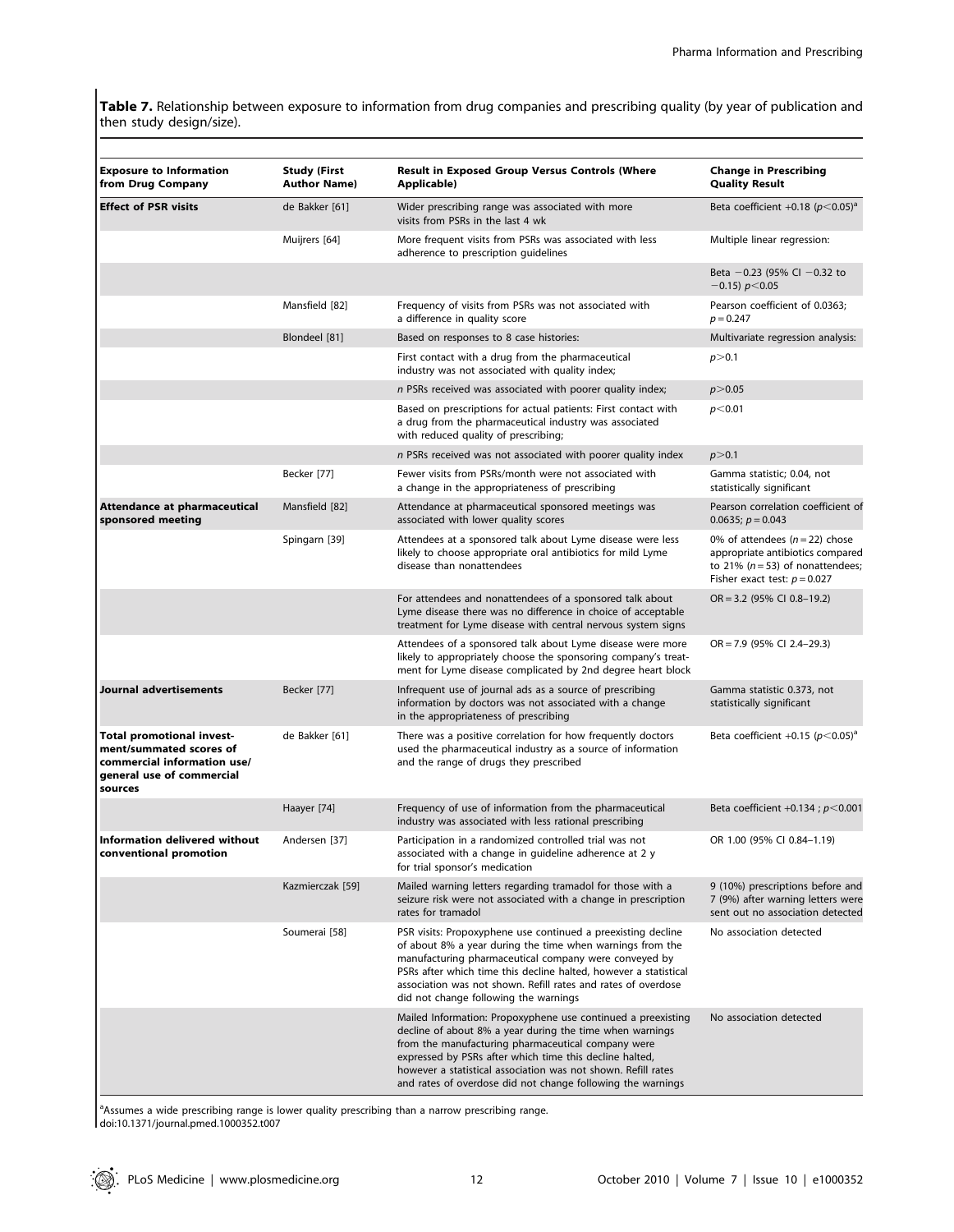Table 8. Relationship between exposure to information from drug companies and prescribing frequency (by year of publication and then study design/size).

| <b>Exposure to Information</b><br>from Drug Company | <b>Study (First</b><br><b>Author Name)</b> | <b>Results</b>                                                                                                                                                             | <b>Change in Prescribing Frequency</b><br><b>Results</b>                                                                                                                                                                                                                                                                                                                           |
|-----------------------------------------------------|--------------------------------------------|----------------------------------------------------------------------------------------------------------------------------------------------------------------------------|------------------------------------------------------------------------------------------------------------------------------------------------------------------------------------------------------------------------------------------------------------------------------------------------------------------------------------------------------------------------------------|
| <b>Effect of PSR visits</b>                         | <b>Ching [78]</b>                          | Higher levels of detailing for enalapril/hydrochlorothiazide<br>and lisinopril/hydrochlorothiazide was associated with<br>higher levels of demand (prescriptions)          | Detailing elasticity 0.1-0.27 ( $p$ <0.05)                                                                                                                                                                                                                                                                                                                                         |
|                                                     | Kreyenbuhl [31]                            | Meeting $PSRs > 4$ times in the preceding month was not<br>associated with the "add" rather than "switch" strategy<br>for antipsychotic medication prescribing             | OR 1.22 (95% CI 0.68-2.20)                                                                                                                                                                                                                                                                                                                                                         |
|                                                     | Steinman [8]                               | PSR visits of $\leq$ 5 min versus $>$ 5 min were not associated<br>with intention to prescribe                                                                             | No association detected                                                                                                                                                                                                                                                                                                                                                            |
|                                                     |                                            | PSR visits to doctors in a small group were associated with<br>increase in more frequent intention to prescribe <sup>a</sup>                                               | OR 12.9 (95% CI 1.2-138.8) <sup>b</sup>                                                                                                                                                                                                                                                                                                                                            |
|                                                     |                                            | PSR visits were associated with increased gabapentin<br>prescribing if physician's previous gabapentin prescribing<br>was nil <sup>a</sup>                                 | OR 15.1 (95% CI 3.9-58.2) <sup>b</sup> reference<br>group - medium prescribers of<br>gabapentin                                                                                                                                                                                                                                                                                    |
|                                                     |                                            | PSR visits were associated with increased gabapentin<br>prescribing if physician's previous gabapentin prescribing<br>was low <sup>a</sup>                                 | OR 8.6 (95% CI 2.4-31.4) <sup>b</sup> reference<br>group, medium prescribers of<br>gabapentin                                                                                                                                                                                                                                                                                      |
|                                                     | Venkataraman [40]                          | PSR visits were associated with increased $n$ prescriptions                                                                                                                | Beta coefficient: +0.944 (significant<br>with a 95% CI)                                                                                                                                                                                                                                                                                                                            |
|                                                     | Canli [32]                                 | PSR visits were associated with increased antibiotic prescribing <sup>a</sup>                                                                                              | $p = 0.0001*$                                                                                                                                                                                                                                                                                                                                                                      |
|                                                     | Chintagunta [42]                           | Higher levels of detailing were associated with higher<br>market share for that brand in the three of the countries<br>studied and no significant difference in two others | Detailing related change in market<br>share; US; beta coefficient +0.06; t<br>statistic 3 ( $p$ <0.05); Germany; beta<br>coefficient $+0.73$ ; t statistic 3.6<br>$(p<0.05)$ ; France; beta coefficient<br>+4.17; t statistic 7.87 ( $p$ <0.05); Italy;<br>beta coefficient +0.24; t statistic 0.96<br>$(p>0.05)$ ; UK; beta coefficient +0.29; t<br>statistic 1.61 ( $p > 0.05$ ) |
|                                                     | Narayanan [43]                             | PSR visits were associated with an increase in market share                                                                                                                | 1% increase in expenditure on<br>detailing was associated with<br>increases in market shares for<br>promoted drugs ranging from 0.11%<br>to 0.14% ( $p$ <0.05)                                                                                                                                                                                                                     |
|                                                     | Verdoux [63]                               | PSR visits were associated with general practitioners<br>initiating a newer antipsychotic medication                                                                       | OR 2.80 (95% CI 2.09-3.76); $p = 0.0001$                                                                                                                                                                                                                                                                                                                                           |
|                                                     | Mizik [45]                                 | PSR visits were associated with increased prescribing<br>of Drugs A, B. and C                                                                                              | Drug A: 1 PSR visit generates 1.56 new<br>prescriptions (95% CI 0.8-2.23) or 0.64<br>visits to induce one prescription                                                                                                                                                                                                                                                             |
|                                                     |                                            |                                                                                                                                                                            | Drug B: 1 PSR visit generates 0.32 new<br>prescriptions (95% CI 0.22-0.43) or<br>3.11 visits to induce one prescription                                                                                                                                                                                                                                                            |
|                                                     |                                            |                                                                                                                                                                            | Drug C: 1 PSR visit generates 0.153<br>new prescriptions (95% CI 0.11-0.2) or<br>6.54 visits to induce one prescription                                                                                                                                                                                                                                                            |
|                                                     | Donohue [44]                               | Expenditure on PSR visits is associated with higher<br>probability that the detailed antidepressant is prescribed                                                          | Beta coefficient +0.703 ( $p$ <0.001)                                                                                                                                                                                                                                                                                                                                              |
|                                                     | Stafford [56]                              | Decreasing promotional expenditure was associated<br>with a decrease in prescribing for alpha blockers <sup>c</sup>                                                        | Decreased with decreased promotion                                                                                                                                                                                                                                                                                                                                                 |
|                                                     | Manchanda [46]                             | PSR visits were associated with more new prescriptions                                                                                                                     | 1.8 detailing visits results in 5 new<br>prescriptions (average result) <sup>b</sup>                                                                                                                                                                                                                                                                                               |
|                                                     | Manchanda and<br>Chintagunta [47]          | PSR visits were not associated with a significant<br>change in mean prescriptions                                                                                          | Beta coefficient $+0.83$ detailing t<br>statistic 0.675 ( $p > 0.05$ )                                                                                                                                                                                                                                                                                                             |
|                                                     |                                            | More frequent PSR visits were associated with diminishing<br>increases in prescribing                                                                                      | Quadratic term for PSR visits: $-0.49$ ; t<br>statistic $-0.49$ ( $p > 0.05$ )                                                                                                                                                                                                                                                                                                     |
|                                                     | Berndt [48]                                | PSR detailing were associated with increased cumulative<br>days of therapy                                                                                                 | Beta coefficient $+0.7414$ ; t statistic<br>43.12 ( $p<0.01$ )                                                                                                                                                                                                                                                                                                                     |
|                                                     | Rosenthal [79]                             | PSR visits were associated with increased frequency of<br>prescription                                                                                                     | Beta coefficient +0.017; t statistic 4.25<br>(p<0.05)                                                                                                                                                                                                                                                                                                                              |
|                                                     | Prosser [67]                               | PSR visits were more likely to be cited as a prescribing<br>influence by high prescribers than by low prescribers                                                          | OR 7.32 (95% 1.64-32.61); Fisher exact<br>test; $p = 0.002$                                                                                                                                                                                                                                                                                                                        |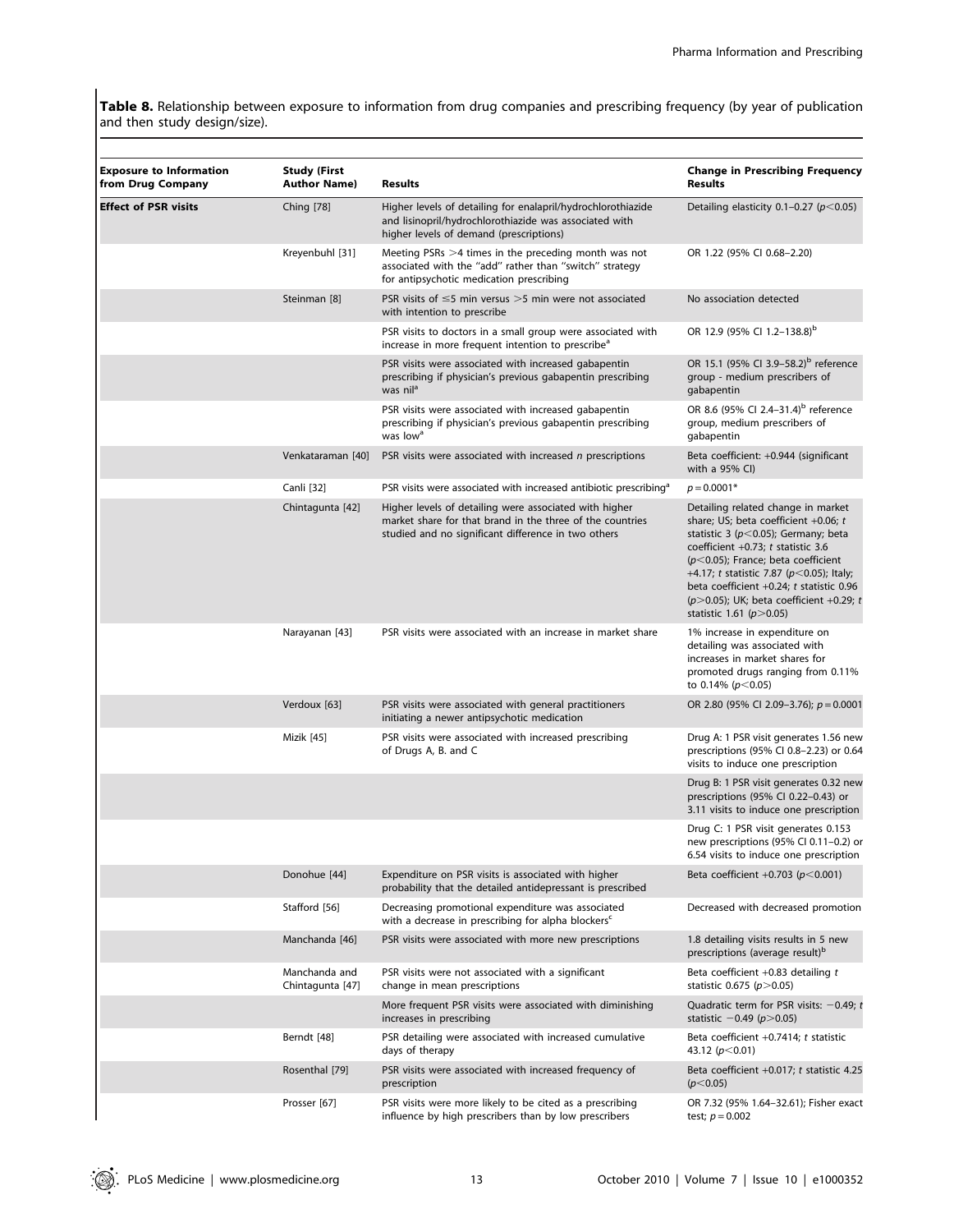Table 8. Cont.

| <b>Exposure to Information</b><br>from Drug Company | <b>Study (First</b><br><b>Author Name)</b> | <b>Results</b>                                                                                                                                                                                                                                            | <b>Change in Prescribing Frequency</b><br><b>Results</b>                                                                                                                                                         |
|-----------------------------------------------------|--------------------------------------------|-----------------------------------------------------------------------------------------------------------------------------------------------------------------------------------------------------------------------------------------------------------|------------------------------------------------------------------------------------------------------------------------------------------------------------------------------------------------------------------|
|                                                     | Azoulay [49]                               | PSR detailing is associated with diffusion of product<br>information and performance on the product market with<br>marketing activities having a more pronounced effect than<br>scientific information in the form of clinical trial reports <sup>c</sup> | Beta coefficient +0.654; t statistic<br>10.17 ( $p$ < 0.05)                                                                                                                                                      |
|                                                     | Gonul [69]                                 | PSR visits in minutes were a positive predictor of<br>medication prescription                                                                                                                                                                             | Beta coefficient +0.1085; t statistic<br>5.32 ( $p$ < 0.001)                                                                                                                                                     |
|                                                     | Caamano [68]                               | PSR visits were not associated with the $n$ prescriptions                                                                                                                                                                                                 | Adjusted regression coefficient<br>$-0.490.001; p = 0.998$                                                                                                                                                       |
|                                                     | Schwartz [27]                              | PSR visits to residents were associated with increased<br>initiation of prescriptions for 12 drugs <sup>a</sup>                                                                                                                                           | $p<0.05$ for all*                                                                                                                                                                                                |
|                                                     |                                            | PSR visits were not associated with increased prescription<br>of one medication however for this medication unlike the<br>others there had been more PSR visits in the control group                                                                      | No association detected $(p>0.05)^*$                                                                                                                                                                             |
|                                                     | <b>Rizzo</b> [50]                          | PSR visits were associated with increased prescription sales                                                                                                                                                                                              | Beta coefficient +0.28; t statistic 4.19<br>(p<0.01)                                                                                                                                                             |
|                                                     |                                            | PSR visits may result in diminishing returns given the quadra-<br>tic beta coefficient is statistically significant and negative                                                                                                                          | Quadratic sales coefficient for PSR<br>visits: $-0.490.01$ ( $p > 0.05$ )                                                                                                                                        |
|                                                     | Chren [38]                                 | PSR meetings were associated with a formulary request                                                                                                                                                                                                     | Multivariate result: $OR = 3.4$ (95% CI<br>1.8–6.6); $p$ <0.001                                                                                                                                                  |
|                                                     | Berings [72]                               | PSR visits were not significantly associated with<br>benzodiazepine prescribing <sup>a</sup>                                                                                                                                                              | Linear regression analysis: beta 0.16<br>$(p = 0.05$ to 0.1)                                                                                                                                                     |
|                                                     | Cleary [26]                                | PSR visits were associated with an increase in prescribing<br>of promoted medications; prescribing of them decreased<br>when they were not promoted                                                                                                       | Ceftriaxone 24.2% and 27.8% increase<br>in promoted periods; $p<0.05$                                                                                                                                            |
|                                                     |                                            |                                                                                                                                                                                                                                                           | Cefotaxime 14.6% and 26.2% increase<br>in promoted periods; $p<0.05$                                                                                                                                             |
|                                                     |                                            |                                                                                                                                                                                                                                                           | Ceftazidime (promoted in period I but<br>not promoted in period II): 27.7%<br>decrease when not promoted in<br>period II ( $p$ <0.05) and 10% increase in<br>period III after being promoted again;<br>$p<$ 0.05 |
|                                                     | Lurie [73]                                 | PSR visits for faculty staff for less than 5 min were<br>associated with more prescribing                                                                                                                                                                 | Logistic regression coefficient 0.016;<br>$p = 0.03$                                                                                                                                                             |
|                                                     |                                            | PSR visits for faculty staff for more than 5 min were not<br>associated with a change in prescribing                                                                                                                                                      | $p > 0.10$ (coefficient not presented<br>where result not significant)                                                                                                                                           |
|                                                     |                                            | PSR visits for faculty staff for less than 5 min were not<br>associated with an addition to the hospital formulary                                                                                                                                        | Logistic regression coefficient 0.014;<br>$p = 0.06$                                                                                                                                                             |
|                                                     |                                            | PSR visits for faculty staff for more than 5 min were not<br>associated with an addition to the hospital formulary                                                                                                                                        | $p > 0.10$ (coefficient not presented<br>where result not significant)                                                                                                                                           |
|                                                     |                                            | PSR visits for residents for less than 5 min were associated<br>with more prescribing                                                                                                                                                                     | Logistic regression coefficient 0.049;<br>$p = 0.003$                                                                                                                                                            |
|                                                     |                                            | PSR visits for residents for more than 5 min were not<br>associated with a change in prescribing                                                                                                                                                          | $p > 0.10$ (coefficient not presented<br>where result not significant)                                                                                                                                           |
|                                                     |                                            | PSR visits for residents for less than 5 min were not<br>associated with an addition to the hospital formulary                                                                                                                                            | $p > 0.10$ (coefficient not presented<br>where result not significant)                                                                                                                                           |
|                                                     |                                            | PSR visits for residents for more than 5 min were not<br>associated with an addition to the hospital formulary                                                                                                                                            | $p > 0.10$ (coefficient not presented<br>where result not significant)                                                                                                                                           |
|                                                     | Peay [33]                                  | PSR visits were associated with temazepam prescription                                                                                                                                                                                                    | Multivariate regression: -0.35<br>(p<0.002)                                                                                                                                                                      |
|                                                     | Blondeel [81]                              | Based on responses to 8 case-histories:                                                                                                                                                                                                                   | Multivariate regression:                                                                                                                                                                                         |
|                                                     |                                            | First contact with a drug from the pharmaceutical<br>industry was not associated with proneness to prescribe                                                                                                                                              | $p = 0.05 - 0.1$                                                                                                                                                                                                 |
|                                                     |                                            | Number of PSRs received was not associated with<br>proneness to prescribe                                                                                                                                                                                 | p > 0.1                                                                                                                                                                                                          |
|                                                     |                                            | Based on prescriptions for actual patients:                                                                                                                                                                                                               |                                                                                                                                                                                                                  |
|                                                     |                                            | First contact with a drug from the pharmaceutical<br>industry was not associated with proneness to prescribe                                                                                                                                              | p > 0.1                                                                                                                                                                                                          |
|                                                     |                                            | Number of PSRs received was associated with proneness<br>to prescribe                                                                                                                                                                                     | $p<$ 0.05                                                                                                                                                                                                        |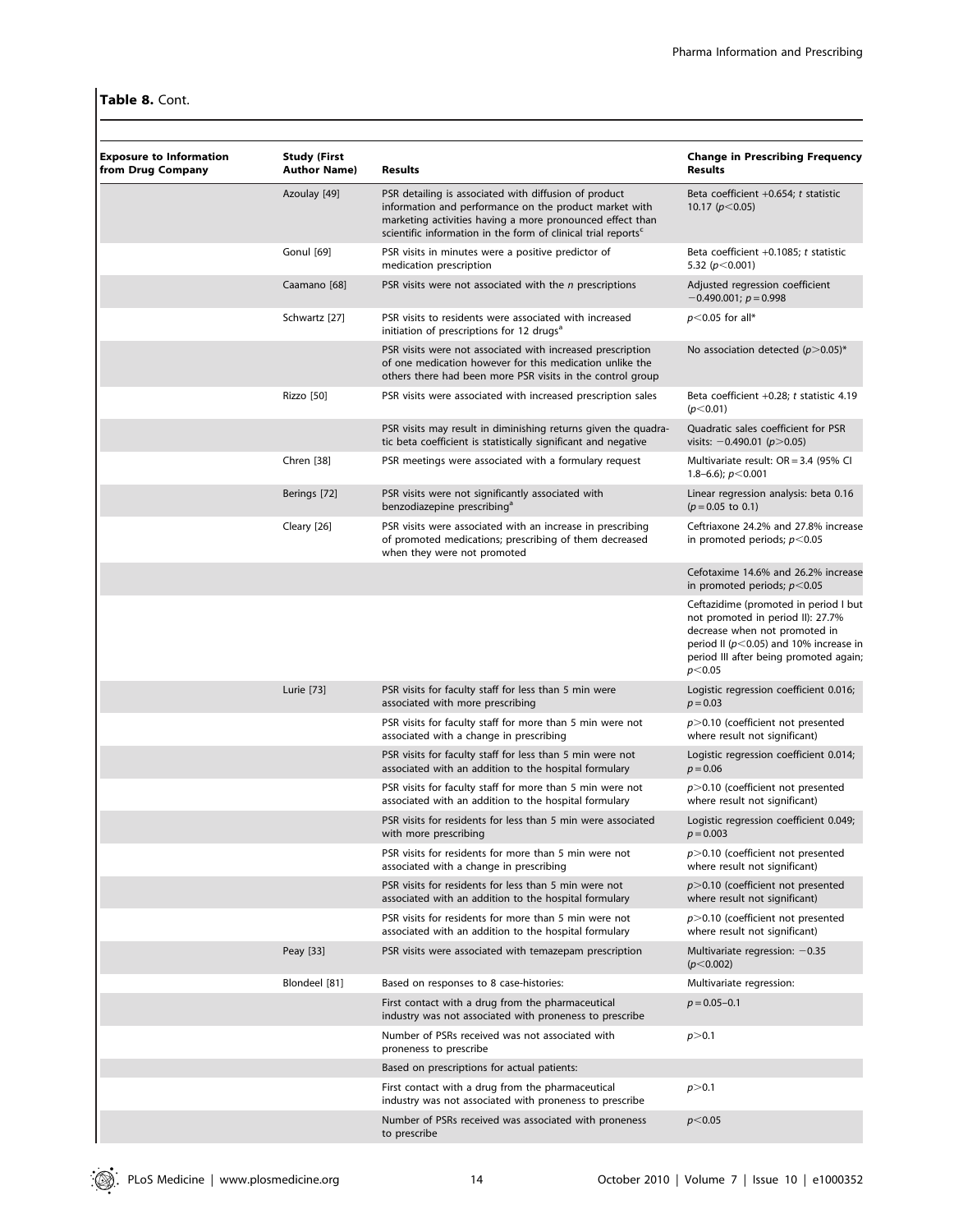| <b>Exposure to Information</b><br>from Drug Company       | <b>Study (First</b><br><b>Author Name)</b> | <b>Results</b>                                                                                                                                                                                                                                                       | <b>Change in Prescribing Frequency</b><br><b>Results</b>                                                                                                                                                                                                                                                                                   |
|-----------------------------------------------------------|--------------------------------------------|----------------------------------------------------------------------------------------------------------------------------------------------------------------------------------------------------------------------------------------------------------------------|--------------------------------------------------------------------------------------------------------------------------------------------------------------------------------------------------------------------------------------------------------------------------------------------------------------------------------------------|
|                                                           | Mackowiak [52]                             | PSR visit expenditure was not associated with a change<br>market size nor market share for benzodiazepines or diuretics                                                                                                                                              | No association detected                                                                                                                                                                                                                                                                                                                    |
|                                                           | Becker [77]                                | PSR visits per month were not associated with<br>chloramphenicol prescribing                                                                                                                                                                                         | Gamma statistic 0.236; not significant                                                                                                                                                                                                                                                                                                     |
| Journal advertisements                                    | Hemminki [25]                              | Journal advertisements were associated with a trend for<br>increased hormone replacement therapy (HRT) prescribing<br>in Estonia                                                                                                                                     | Increased prescriptions                                                                                                                                                                                                                                                                                                                    |
|                                                           | Charbit [34]                               | Journal advertising was associated with increased<br>prescriptions of ARA. When journal advertisements for<br>ACE inhibitors and CCB decreased, their market share<br>also decreased                                                                                 | 10.5% decrease in mean annual<br>advertising of ACE inhibitors<br>associated with 19.3% decrease in<br>market share 11% decrease in mean<br>annual advertising for CCBs associated<br>with 19.3% decrease in market share.<br>20.5% increase in mean annual<br>advertising rate for ARAs associated<br>with 22.9% increase in market share |
|                                                           | Prosser [67]                               | Journal advertisements were no more likely to be cited<br>as a prescribing influence by high prescribers than by low<br>prescribers                                                                                                                                  | 9% high prescribers versus 0% of low<br>prescribers; Fisher exact test; $p = 0.18$                                                                                                                                                                                                                                                         |
|                                                           | Azoulay [49]                               | Journal advertisements were associated with diffusion of<br>product information and performance on the product market<br>with marketing activities having a more pronounced effect<br>than scientific information in the form of clinical trial reports <sup>c</sup> | Beta coefficient $+0.112$ ; t statistic<br>4.753 ( $p$ < 0.05)                                                                                                                                                                                                                                                                             |
|                                                           | Jones [70]                                 | Journal advertisements were not associated with PCP<br>prescribing                                                                                                                                                                                                   | No association detected                                                                                                                                                                                                                                                                                                                    |
|                                                           | Healthcare<br>Communications<br>[80]       | Journal advertisement recognition was associated with<br>increased market share for the advertised medication                                                                                                                                                        | 14.5% difference in market share<br>between those physicians not<br>recognising advertisements (19.6%)<br>and those associating the<br>advertisement message with the<br>product (34.1%)                                                                                                                                                   |
|                                                           | Walton [75]                                | Journal advertisement recognition was associated with<br>medication prescription                                                                                                                                                                                     | OR 1.68 (95% CI 1.21-2.35) <sup>D</sup>                                                                                                                                                                                                                                                                                                    |
|                                                           | Becker [77]                                | Infrequent use of journal advertisement use was not<br>associated with chloramphenicol prescribing                                                                                                                                                                   | Gamma statistic $-0.186$ not<br>statistically significant                                                                                                                                                                                                                                                                                  |
|                                                           |                                            | Infrequent use of journal advertisements to learn about the<br>usefulness of new medications was associated with reduced<br>chloramphicol prescribing <sup>a</sup>                                                                                                   | Gamma statistic +0.51; $p$ < 0.05                                                                                                                                                                                                                                                                                                          |
| Attendance at pharmaceutical<br>company-sponsored meeting | Kreyenbuhl [31]                            | Attendance at pharmaceutical sponsored CME meetings more<br>than once in the preceding month was associated with the<br>"add" rather than "switch" strategy for antipsychotic<br>medication prescribing <sup>a</sup>                                                 | OR 2.32 (95% CI 1.29-4.18); $p = 0.005*$                                                                                                                                                                                                                                                                                                   |
|                                                           | Venkataraman [40]                          | Attendance at pharmaceutical sponsored meetings was not<br>significantly associated with prescriptions for 7 out of 12<br>brands                                                                                                                                     | Beta coefficient $-0.659$ (significant<br>with a 90% CI)                                                                                                                                                                                                                                                                                   |
|                                                           | Narayanan [43]                             | Attendance at pharmaceutical company-sponsored meetings<br>was associated with an increase in promoted medication<br>market share                                                                                                                                    | A 1% increase in expenditure on<br>"other marketing activities" (including<br>meetings) was associated with<br>increases in market shares for<br>promoted drugs ranging from 0.02%<br>to 0.04% ( $p$ <0.05)                                                                                                                                |
|                                                           | Huang [65]                                 | Attendance at pharmaceutical sponsored conferences was<br>associated with more prescriptions of the corresponding<br>sponsored antidepressant <sup>a</sup>                                                                                                           | Pearson correlation coefficient; 2001-<br>2002: 0.87; p<0.01, 2002-2003: 0.73;<br>$p<$ 0.01                                                                                                                                                                                                                                                |
|                                                           | Spingarn [39]                              | Attendance at a pharmaceutical sponsored meeting was not<br>associated with the intention to prescribe the promoted<br>medication where it was indicated                                                                                                             | OR 2.51 (95% CI 0.91-6.95)                                                                                                                                                                                                                                                                                                                 |
|                                                           | Orlowski [28]                              | Attendance at pharmaceutical sponsored meeting was<br>associated with more prescriptions of medications being<br>discussed                                                                                                                                           | Drug A: 81 ( $\pm$ 44) prescriptions before,<br>272 ( $\pm$ 117) prescriptions after;<br>$p$ <0.001 (Wilcoxon rank sum)                                                                                                                                                                                                                    |
|                                                           |                                            |                                                                                                                                                                                                                                                                      | Drug B: 34 ( $\pm$ 30) prescriptions before,<br>87 ( $\pm$ 24) prescriptions after; $p$ <0.001<br>(Wilcoxon rank sum)                                                                                                                                                                                                                      |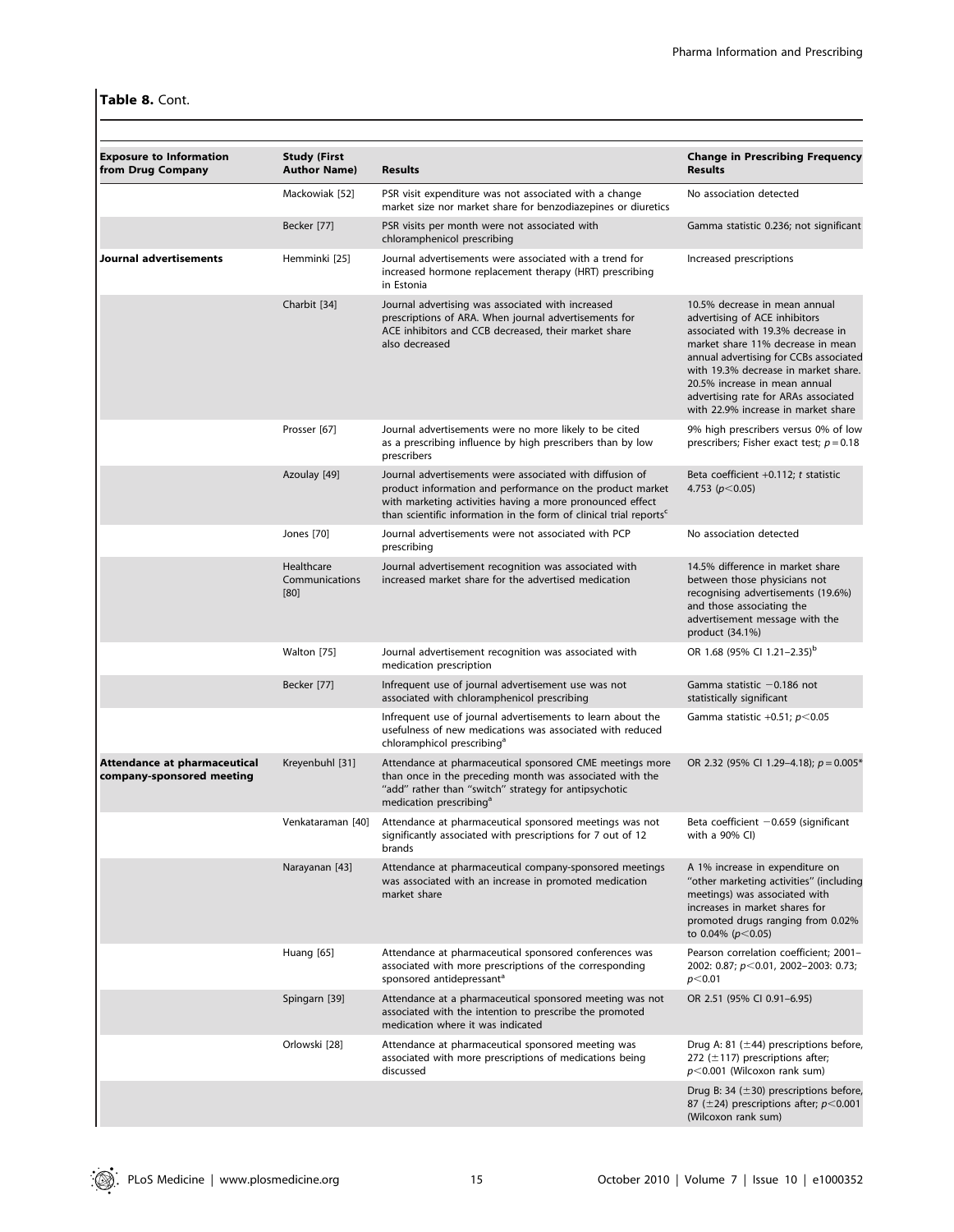# Table 8. Cont.

| <b>Exposure to Information</b><br>from Drug Company                                                                    | <b>Study (First</b><br><b>Author Name)</b> | <b>Results</b>                                                                                                                                                                                      | <b>Change in Prescribing Frequency</b><br><b>Results</b>                             |
|------------------------------------------------------------------------------------------------------------------------|--------------------------------------------|-----------------------------------------------------------------------------------------------------------------------------------------------------------------------------------------------------|--------------------------------------------------------------------------------------|
|                                                                                                                        | Bowman [60]                                | Attendance at pharmaceutical sponsored courses was<br>associated with more prescriptions of medication made<br>by sponsoring company                                                                | Before and 6 mo after 3 sponsored<br>course involving sponsoring<br>company's drugs: |
|                                                                                                                        |                                            |                                                                                                                                                                                                     | Course I: Nifedipine, increase in<br>prescriptions 5.6%; $p$ <0.05*                  |
|                                                                                                                        |                                            |                                                                                                                                                                                                     | Course II: Metoprolol, increase in<br>prescriptions 12.4%; $p$ <0.05*                |
|                                                                                                                        |                                            |                                                                                                                                                                                                     | Course III: Diltiazem, increase in<br>prescriptions 18.7%; $p$ <0.05*                |
|                                                                                                                        | Peay [33]                                  | Attendance at pharmaceutical sponsored meeting was<br>not associated with prescription of temazepam                                                                                                 | No association detected                                                              |
| <b>Mailed information from</b><br>pharmaceutical companies                                                             | Prosser [67]                               | Mailed information was no more likely to be cited as an<br>influence by high prescribers than low prescribers <sup>a</sup>                                                                          | 9% for high prescribers, 0% for low<br>prescribers; Fisher exact test; $p = 0.18$    |
|                                                                                                                        | Peay [33]                                  | Mailed information was not associated with a change in<br>temazepam prescribing frequency                                                                                                           | No association detected                                                              |
|                                                                                                                        | Dajda [76]                                 | Mailed advertisements to general practitioners was<br>associated with an increase in prescriptions                                                                                                  | Correlation coefficient 0.08                                                         |
| <b>Advertising on clinical software</b>                                                                                | Henderson [29]                             | Advertisements on clinical software were not associated<br>with a difference in prescribing for all advertised<br>medications combined                                                              | Adjusted OR 0.96 (95% CI 0.87-1.06);<br>$p = 0.42$                                   |
| Total promotional investment/<br>summated scores of commercial<br>information use/general use of<br>commercial sources | Greving [30]                               | Commercial information sources of information were<br>associated with an increase in rates of prescribing of<br>angiotensin receptor blocking medications                                           | OR 2.0 (95% CI 1.5-2.6)                                                              |
|                                                                                                                        |                                            | Commercial information sources of information were not<br>associated with an increase in the <i>n</i> doctors prescribing<br>angiotensin receptor blocking medications                              | OR 12.8 (95% CI 0.20-816.58)                                                         |
|                                                                                                                        | Windmeijer [41]                            | Expenditure on pharmaceutical promotion was associated<br>with more prescribing                                                                                                                     | Beta coefficient +0.0137; t statistic<br>2.98 ( $p$ < 0.01)                          |
|                                                                                                                        | Auvray [57]                                | Total promotional investment was associated with an<br>increase in the $n$ prescriptions                                                                                                            | No statistical measures presented                                                    |
|                                                                                                                        | Peay [33]                                  | Commercial information sources were associated with<br>a preference for temazepam prescribing <sup>a</sup>                                                                                          | $p$ <0.036 (t test)                                                                  |
|                                                                                                                        |                                            | Commercial information sources were associated with<br>earlier temazepam prescribing <sup>a</sup>                                                                                                   | $p$ <0.045 (t test)                                                                  |
|                                                                                                                        | Hurwitz [51]                               | Promotion of the branded leading drug was associated with<br>increased market share especially for acute or sporadic conditions                                                                     | Beta coefficient +0.295; t statistic 4.34<br>(p<0.01)                                |
|                                                                                                                        |                                            | Promotion of "following generic drugs" was associated with<br>reduced the market share for the leading drug                                                                                         | Beta coefficient $-0.150$ ; t statistic 2.14<br>(p<0.05)                             |
|                                                                                                                        | Mackowiak [52]                             | Expenditure on PSRs and journal advertisements was not<br>associated with a change in market size nor market share for<br>benzodiazepines or diuretics                                              | No association detected                                                              |
|                                                                                                                        | Leffler [53]                               | The promotional intensity for new products was not<br>associated with increased market share for the entrant<br>product 2 y post introduction                                                       | Beta coefficient +0.88; t statistic 1.89,<br>p > 0.05                                |
|                                                                                                                        |                                            | The promotional intensity for new products introduced<br>over a 9-y period was associated with increased market<br>share for the entrant products                                                   | Beta coefficient $+1.25$ ; t statistic 2.35,<br>$p<$ 0.05                            |
|                                                                                                                        | Telser [54]                                | Overall promotional intensity was associated with the<br>market share of entrant drugs in the hospital and drug<br>store market in the period 1964-1968                                             | Drug store: beta coefficient +1.28; t<br>statistic +2.20 ( $p$ < 0.05)               |
|                                                                                                                        |                                            |                                                                                                                                                                                                     | Hospital: beta coefficient $+1.45$ ; t<br>statistic +2.61 ( $p$ <0.05)               |
|                                                                                                                        |                                            | Overall promotional intensity was not associated with<br>the market share of entrant drugs in the hospital and<br>drug market in the period 1968-1972                                               | Drug store: beta coefficient +1.19; t<br>statistic +0.60 ( $p$ > 0.05)               |
|                                                                                                                        |                                            |                                                                                                                                                                                                     | Hospital: beta coefficient +0.608; t<br>statistic +1.20 ( $p$ > 0.05)                |
| Information delivered without<br>conventional promotion                                                                | Andersen [37]                              | Participation in pharmaceutical funded research was associated<br>with increase in the sponsoring company's share of asthma drug<br>in practices conducting the trial compared to control practices | 6.7% increase (95% CI 3.0%-11.7%) <sup>p</sup>                                       |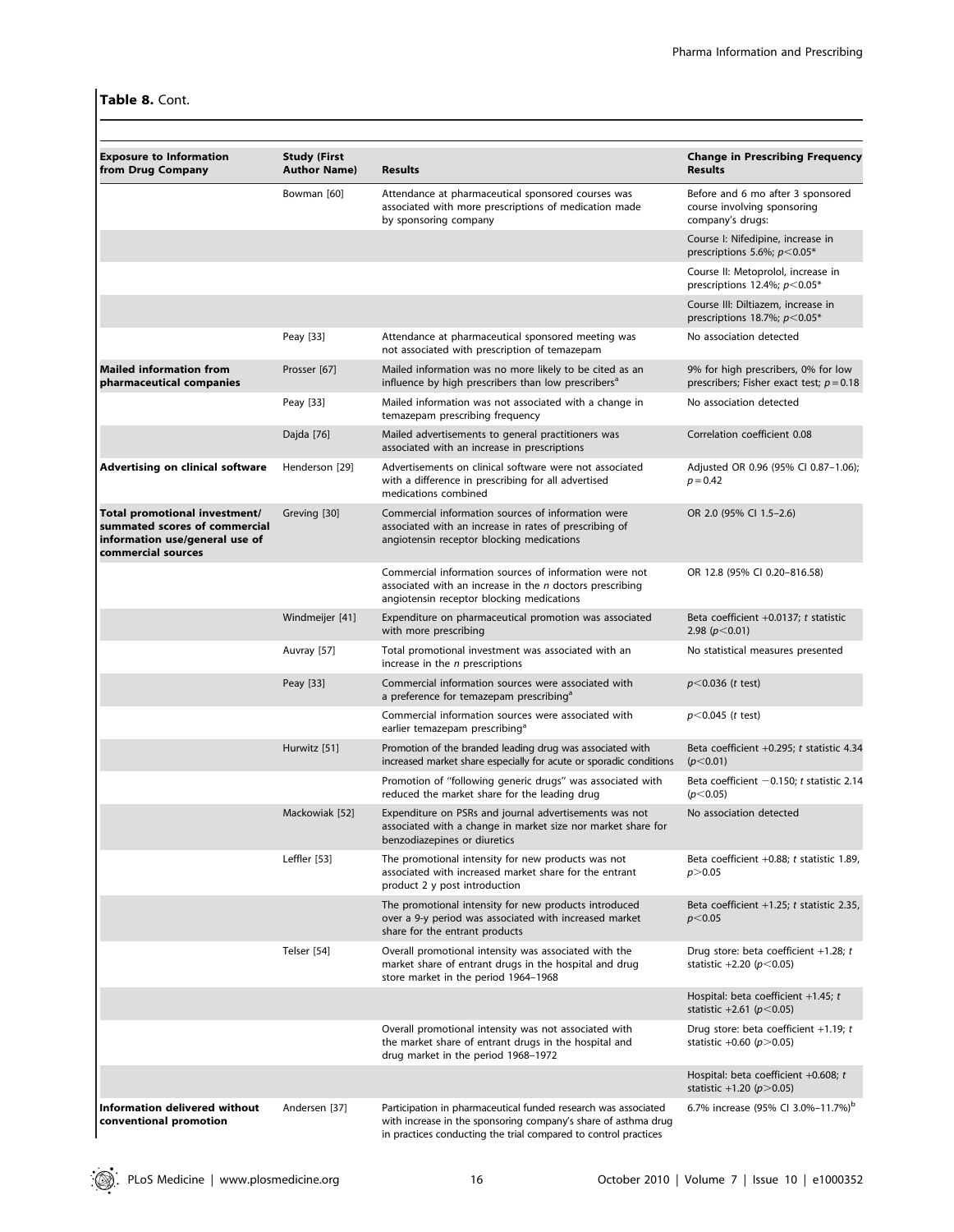Table 8. Cont.

| <b>Exposure to Information</b><br>from Drug Company | <b>Study (First</b><br><b>Author Name)</b> | <b>Results</b>                                                                                                                                                                                                                                                                                                                                                                 | <b>Change in Prescribing Frequency</b><br><b>Results</b>                                       |
|-----------------------------------------------------|--------------------------------------------|--------------------------------------------------------------------------------------------------------------------------------------------------------------------------------------------------------------------------------------------------------------------------------------------------------------------------------------------------------------------------------|------------------------------------------------------------------------------------------------|
|                                                     | Freemantle [35]                            | PSR visits were not associated with an increase in the<br>prescription of the detailed medication                                                                                                                                                                                                                                                                              | OR = 1.04 (95% CI 0.83-1.31); $p = 0.73$                                                       |
|                                                     | Dolovich [36]                              | PSR visits were not associated with a change in the market<br>share of amoxicillin                                                                                                                                                                                                                                                                                             | Intervention group: +0.63% market<br>share, control group: - 0.72% market<br>share; $p = 0.15$ |
|                                                     | Kazmierczak [59]                           | Mailed warning letters regarding tramadol for those with a<br>seizure risk were not associated with a change in prescription<br>rates for tramadol <sup>a</sup>                                                                                                                                                                                                                | Before mailing: 10% prescribing rate,<br>after mailing 9% prescribing rate.                    |
|                                                     | Soumerai [58]                              | PSR visits: Propoxyphene use continued a preexisting decline<br>of about 8% a year during the time when warnings from the<br>manufacturing pharmaceutical company were expressed by<br>PSRs after which time this decline halted, however a statistical<br>association was not shown. Refill rates and rates of overdose<br>did not change following the warnings <sup>a</sup> | No association detected                                                                        |
|                                                     |                                            | Mailed information: Propoxyphene use continued a<br>preexisting decline of about 8% a year during the time when<br>warnings from the manufacturing pharmaceutical company<br>were expressed by PSRs after which time this decline halted,<br>however a statistical association was not shown. Refill rates<br>and rates of overdose did not change following the               | No association detected                                                                        |

<sup>a</sup>Study authors reported that exposure to information from drug companies was associated with decreased quality of prescribing. <sup>b</sup>Reported by study authors as statistically significant.

c Study authors reported that exposure to information from drug companies was associated with increased quality of prescribing. \*Chi-squared statistic.

ACE, angiotensin converting enzyme; ARA, angiotensin receptor antagonist; CCB, calcium channel blocker; CME, continuing medical education. doi:10.1371/journal.pmed.1000352.t008

increase in prescriptions associated with visits from pharmaceutical sales representatives [45]. Associations may also arise from confounding, bias, or chance. False negatives or inaccurate estimation of effect sizes may result from small sample sizes, measurement errors, overly complex models, or ''contamination'' when prescribers who are thought to be unexposed are actually influenced by other methods. For example in a study of promotional meetings, nonattenders may be influenced by sales representatives thus reducing the difference from attenders in their prescribing. Another possible source of contamination is indirect influence by colleagues who have been influenced directly.

To the extent that the measured associations are real, causality may be bidirectional. The influence of information from pharmaceutical companies on prescribing is a likely explanation for the associations given that the major purpose of pharmaceutical promotion is to influence prescribing [3]. However, it is also possible that physicians who prescribe larger quantities, more expensively or less appropriately may allow themselves to be exposed to, or attract, more promotional information.

Some studies found no association between exposure to information from pharmaceutical companies and prescribing outcomes or small effect sizes that seem unlikely to be clinically significant. Some of these may be false negatives or underestimations caused by study flaws, but it is likely that information from companies sometimes has little or no effect, especially when the information is not designed to increase sales, e.g., letters warning about safety problems. Most of the studies included in this review examined single components of promotional campaigns that may have little or no effect alone but have a synergistic effect in combination with other components. Promotion may be less effective if it is used beyond the point of diminishing returns or is up against similarly effective promotion for another similar product.

|                          |              |                   | <b>Odds Ratio</b>                          |                                   | <b>Odds Ratio</b>  |      |
|--------------------------|--------------|-------------------|--------------------------------------------|-----------------------------------|--------------------|------|
| <b>Study or Subgroup</b> |              |                   | log[Odds Ratio] SE IV, Random, 95% CI Year |                                   | IV, Random, 95% CI |      |
| Walton 1980              | $0.52$ 0.17  |                   | 1.68 [1.21, 2.35] 1980                     |                                   | ÷                  |      |
| Chren 1994               |              | 1.22 0.33         | 3.39 [1.77, 6.47] 1994                     |                                   | ᆠ                  |      |
| Spingarn 1996            |              | $0.92 \quad 0.52$ | 2.51 [0.91, 6.95] 1996                     |                                   |                    |      |
| Verdoux 2005             |              | 1.03 0.15         | 2.80 [2.09, 3.76] 2005                     |                                   | ÷                  |      |
| Kreyenbuhl 2007          |              | $0.2 \quad 0.3$   | 1.22 [0.68, 2.20] 2007                     |                                   |                    |      |
| Greving 2008             |              | 2.55 2.12         | 12.81 [0.20, 816.58] 2008                  |                                   |                    |      |
| Henderson 2008           | $-0.04$ 0.05 |                   | 0.96 [0.87, 1.06] 2008                     |                                   |                    |      |
|                          |              |                   |                                            | 0.001<br>0.1                      | 10                 | 1000 |
|                          |              |                   |                                            | Favours control Favours promotion |                    |      |

Figure 2. Forest plot displaying the effect of promotional information on physicians' prescribing of the promoted medication. doi:10.1371/journal.pmed.1000352.g002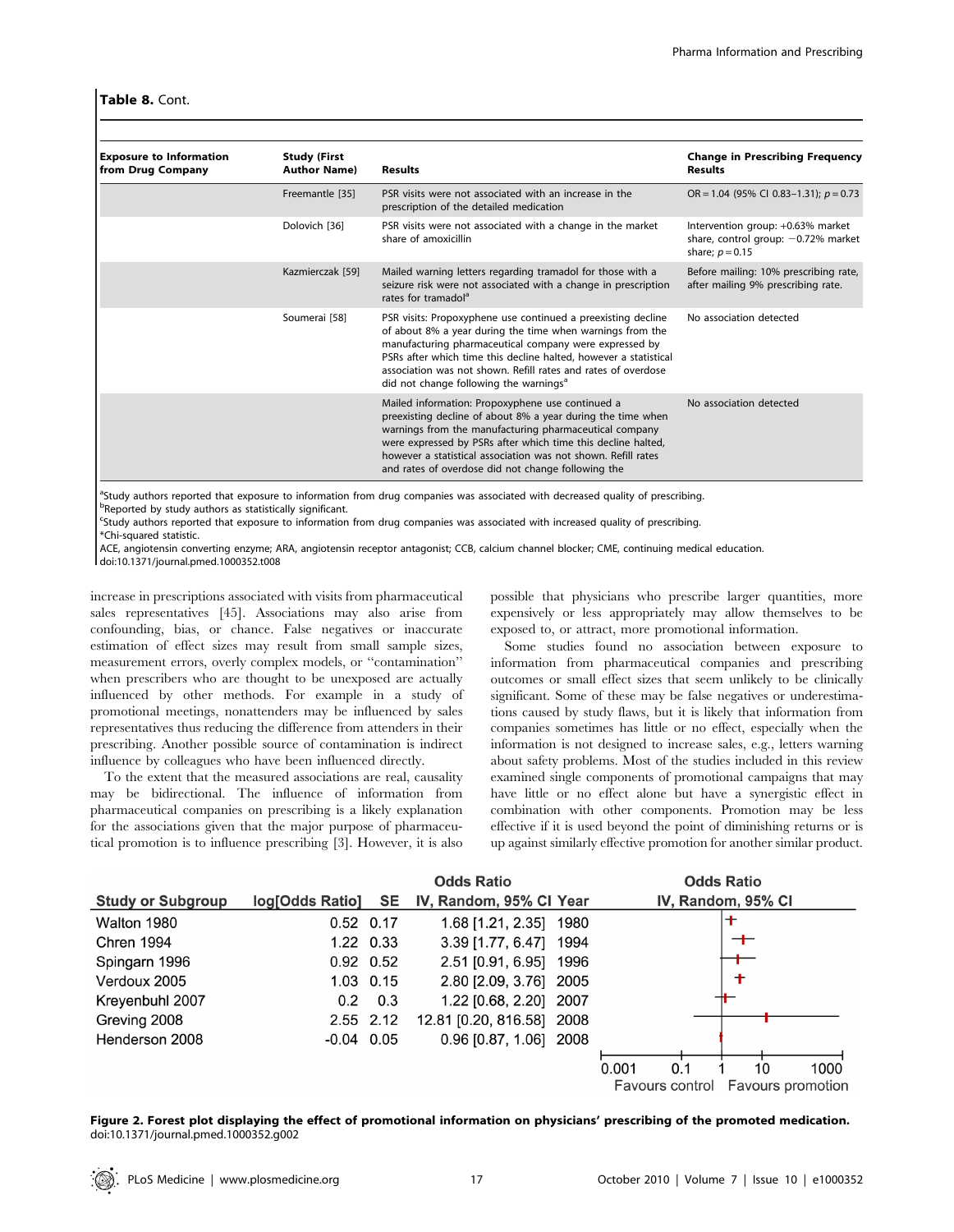Table 9. Relationship between exposure to information from drug companies and prescribing costs (by year of publication and then study design/size).

| <b>Exposure to Information from</b><br>Drug Company                                                                    | <b>Study (First</b><br><b>Author Name)</b> | <b>Results</b>                                                                                                                                              | <b>Change in Prescribing Costs</b>                                  |
|------------------------------------------------------------------------------------------------------------------------|--------------------------------------------|-------------------------------------------------------------------------------------------------------------------------------------------------------------|---------------------------------------------------------------------|
| <b>Effect of PSR visits</b>                                                                                            | Watkins [66]                               | High cost prescribers were more likely to see PSRs<br>at least once a week than low cost prescribers                                                        | OR 3.11 (95% CI 2.48-3.89); p<0.01 <sup>a</sup>                     |
|                                                                                                                        | Caamano [68]                               | There was no association between PSR visits and<br>the cost of prescriptions                                                                                | Adjusted regression coefficient: 21.0;<br>$p = 0.962$               |
|                                                                                                                        | <b>Gonul</b> [69]                          | PSR visits were associated with increased physicians'<br>price sensitivity                                                                                  | Maximum likelihood estimate, 0.0012;<br>t statistic 3 ( $p$ <0.001) |
|                                                                                                                        | Rizzo [50]                                 | PSR visits were associated with reduced price elasticity<br>for the promoted drug                                                                           | Sales estimate $+0.14$ ; t statistic 2.97<br>(p<0.01)               |
|                                                                                                                        | Caudill [71]                               | Frequency of PSR visits was associated with higher<br>prescribing costs                                                                                     | Multivariate regression beta +0.155;<br>$p = 0.01$                  |
| Journal advertisements                                                                                                 | Watkins [66]                               | High cost prescribers were less likely to "rarely or never"<br>read journal advertisements than low cost prescribers                                        | OR 0.79 (95% CI 0.64-0.98); $p = 0.02^a$                            |
| <b>Mailed information from</b><br>pharmaceutical companies                                                             |                                            | High cost prescribers were less likely to "rarely or never"<br>read mailed information than low cost prescribers                                            | OR 0.49 (95% CI 0.38-0.64); $p$ <0.01 <sup>a</sup>                  |
| Total promotional investment/<br>summated scores of commercial<br>information use/general use of<br>commercial sources | Spurling [55]                              | Reduced n PSR visits and volume of promotional<br>material were associated with an increased generic<br>prescribing at 3 and 9 mo                           | 3 mo: OR 2.28 (95% CI 1.31-3.86);<br>$p = 0.0027^a$                 |
|                                                                                                                        |                                            |                                                                                                                                                             | 9 mo: OR 2.07 (95% Cl 1.13-3.82);<br>$p = 0.016^a$                  |
|                                                                                                                        | Windmeijer [41]                            | Promotional outlay (PSR visits, journal advertisements,<br>direct mail) was associated with reduced price elasticity<br>for promoted drugs                  | In regression coefficient $-0.0102$ (se<br>0.0055) $p < 0.05$       |
| Information delivered without<br>conventional promotion                                                                | Freemantle [35]                            | There was no significant difference in costs between<br>the group that was detailed by PSRs instructed by a<br>local health authority and the control group | Mean difference: £122.32 (95% CI<br>$-£94.91$ to £342.91)           |

<sup>a</sup>Chi-squared statistic.

doi:10.1371/journal.pmed.1000352.t009

Given the controversial nature of this topic, there are many reasons why the studies could be biased overall in either direction. Authors may have produced results consistent with their ideological bias. Also reciprocal obligation to funders who preferred certain results may have lead to bias with or without conscious awareness. Publication and outcome reporting bias may have led to underrepresentation of negative, positive, uninteresting, or unwanted findings.

### Strengths and Weaknesses

The strengths of this review include use of a comprehensive search strategy over multiple databases without any language exclusions. We consulted widely with experts in the field and we used validated instruments to assess quality of the studies. However, only one of the included studies was conducted in a low-income economy, as defined by the World Bank, so the effects of promotion there are less certain [33]. This study found a positive association between pharmaceutical promotion and prescribing frequency. Promotion may be more influential in these countries given the relative paucity of independent sources of information [85,86].

Our efforts to access data that was not in the databases we searched had mixed results. Messages on e-mail discussion groups and contact with experts yielded five additional studies subsequent to the initial search [34,43,80–82] whose results were consistent with the entire review. By contrast, pharmaceutical companies did not provide us with any information that was not already in the public domain. However five studies included in this review analyzed confidential data from pharmaceutical companies and their results were also consistent with the review as a whole [33,35,37,40,46].

Given the wide range of knowledge and experience among the sources that we consulted and the expertise in our group, we are confident that we exhausted all reasonable avenues in our attempt to obtain additional literature.

### Data Interpretation

Of the 58 studies included in this review, 38 studies reported a single unit of analysis with 25 (66%) finding significant associations between exposure to information from pharmaceutical companies and the quality, frequency, and cost of prescribing and eight (21%) finding no associations. The remaining five (13%) had multiple measures and found significant associations on some measures but not on others. The 20 studies with more than one unit of analysis reported 49 units of analysis of which 21 (43%) found significant associations, 24 (49%) found no associations, and four (8%) found mixed results. The difference between the results of the single versus multiple unit of analysis studies is significant  $(p<0.05$  Freeman-Halton extension of the Fisher exact test). This difference may have been caused by publication bias against publication of single unit of analysis studies when no association was found. We believe the pattern of results suggests that there was little or no reporting bias for the multiple unit of analysis studies. Because the multiple unit of analysis studies found no association more often than the single unit of analysis studies, multiple mentions of the former studies in our narrative synthesis will not exaggerate the frequency of findings of significant associations.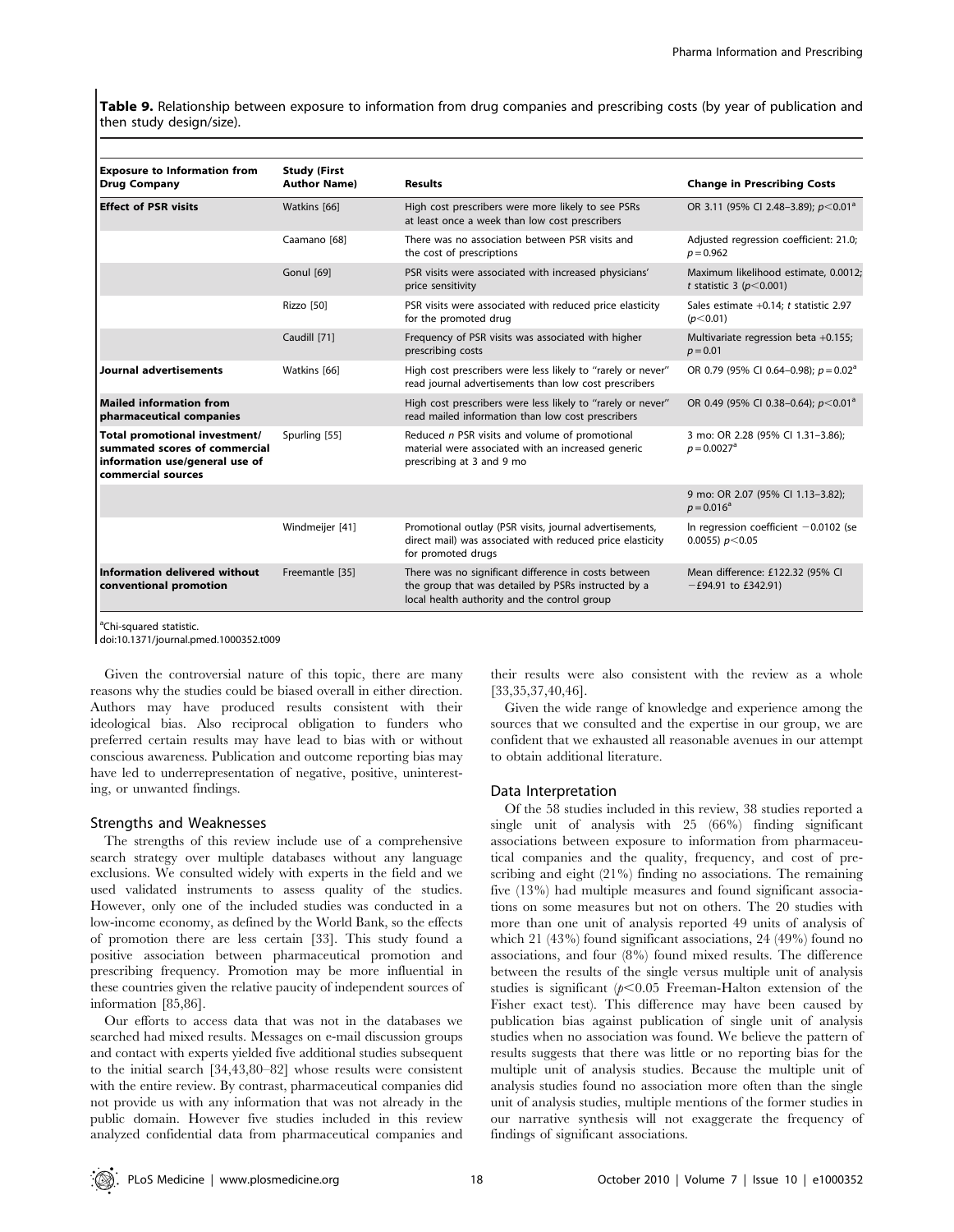Interpretation of our meta-analysis requires caution because many studies included in the narrative synthesis could not be included in the meta-analysis. Where a sufficient number of studies could be combined, there was significant heterogeneity. The summary result has not been presented because it is unlikely to accurately reflect the true effect size of most promotional campaigns for two main reasons. First, effect sizes varied widely so it is likely that promotional campaigns often have effect sizes far from average. Second, single promotional techniques are likely to be less effective individually than campaigns employing multiple promotional methods.

A sensitivity analysis found the difference between passive and active promotion is one possible cause of heterogeneity. Other possible explanations for variation in the effectiveness of promotion include variation from campaign to campaign in the relative benefits of the drug being promoted, the promoter's skills and budget, and the target group's level of resistance to promotion.

### Conclusions

The limitations of studies reported in the literature mentioned above mean that we are unable to reach any definitive conclusions about the degree to which information from pharmaceutical companies increases, decreases, or has no effect on the frequency, cost, or quality of prescribing. In theory, advertising may be beneficial in several ways: by distributing information and thus improving the quality of prescribing [20,78], by reducing costs through increasing price-elasticity [69], by increasing prescribing of drugs that provide better health outcomes, or by improving the cost-effective use of healthcare resources. Because of the limitations of both the included studies and this review we have not disproved those theories but we have found little evidence to support them and have found some evidence of increased costs and decreased quality of prescribing. Any conclusions about harm or benefit for patients are speculative because none of the studies that we found examined clinical outcomes. One clear conclusion from this review is that we did not find evidence of net improvements in prescribing associated with exposure to information from pharmaceutical companies.

Some argue that prescribers have an ethical duty to avoid exposure to pharmaceutical promotion [13,87–89]. Even ineffective promotional information may be harmful if it wastes

### References

- 1. Gagnon MA, Lexchin J (2008) The cost of pushing pills: a new estimate of pharmaceutical promotion expenditures in the United States. PLoS Med 5: e1. doi:10.1371/journal.pmed.0050001.
- 2. Bras PL, Ricordeau P, Roussille B, Saintoyant V. L'information des médecins généralistes sur le médicament. Report No RM 2007-136 P. Inspection générale des affaires sociales. September 2007. Available: http://lesrapports.ladocumen tationfrancaise.fr/BRP/074000703/0000.pdf. Accessed 10 July 2010.
- 3. Garai P (1964) Advertising and promotion of drugs. Talalay P, ed. Drugs in our society. Baltimore: John Hopkins Press.
- 4. Pharmaceutical Research and Manufacturers of America (PhRMA), Code on Interactions with Healthcare Professionals. Available: http://www.phrma.org/ code\_on\_interactions\_with\_healthcare\_professionals. Accessed 8 July 2010.
- 5. Prosser H, Walley T (2003) Understanding why GPs see pharmaceutical representatives: a qualitative interview study. Br J Gen Pract 53: 305–311.
- 6. Chimonas S, Brennan TA, Rothman DJ (2007) Physicians and drug representatives: exploring the dynamics of the relationship. J Gen Intern Med 22: 184–190.
- 7. Fischer MA, Keough ME, Baril JL, Saccoccio L, Mazor KM, et al. (2009) Prescribers and pharmaceutical representatives: why are we still meeting? J Gen Intern Med 24: 795–801.
- 8. Steinman MA, Shlipak MG, McPhee SJ (2001) Of principles and pens: attitudes and practices of medicine housestaff toward pharmaceutical industry promotions. Am J Med 110: 551–557.
- 9. Rutledge P, Crookes D, McKinstry B, Maxwell SR (2003) Do doctors rely on pharmaceutical industry funding to attend conferences and do they perceive that

prescribers' time or if the money spent on promotion increases the cost of medicines [90]; this is of concern given the large expenditure involved [1,2]. In the absence of evidence of net improvement in prescribing from exposure to promotional information, we recommend that practitioners follow the precautionary principle and thus avoid exposure to information from pharmaceutical companies unless evidence of net benefit emerges.

### Supporting Information

Alternative Language Abstract S1 Malaysian translation of the abstract by NO.

Found at: doi:10.1371/journal.pmed.1000352.s001 (0.04 MB DOC)

Alternative Language Abstract S2 French translation of the abstract by AIV.

Found at: doi:10.1371/journal.pmed.1000352.s002 (0.05 MB DOC)

Alternative Language Abstract S3 Spanish translation of the abstract by Diana L. Matallana.

Found at: doi:10.1371/journal.pmed.1000352.s003 (0.05 MB DOC)

#### Text S1 MOOSE checklist.

Found at: doi:10.1371/journal.pmed.1000352.s004 (1.72 MB PDF)

### Acknowledgments

The authors acknowledge Chris Del Mar for advice regarding the conduct of the systematic review, Suhail Doi for advice regarding meta-analysis, Lars Eriksson for advice regarding literature searching, and Kim Nguyen for advice regarding the interpretation of econometric studies.

### Author Contributions

ICMJE criteria for authorship read and met: GKS PRM BDM JL JD NO AIV. Agree with the manuscript's results and conclusions: GKS PRM BDM JL JD NO AIV. Designed the experiments/the study: GKS PRM. Analyzed the data: GKS BDM JL AIV. Collected data/did experiments for the study: GKS PRM BDM JD NO. Wrote the first draft of the paper: GKS. Contributed to the writing of the paper: GKS PRM BDM JL JD NO AIV. Appraised papers: NO.

this creates a bias in their drug selection? Results from a questionnaire survey. Pharmacoepidemiol Drug Saf 12: 663–667.

- 10. Morgan MA, Dana J, Loewenstein G, Zinberg S, Schulkin J (2006) Interactions of doctors with the pharmaceutical industry. J Med Ethics 32: 559–563.
- 11. Blumenthal D (2004) Doctors and drug companies. N Engl J Med 351: 1885–1890.
- 12. Rothman DJ, McDonald WJ, Berkowitz CD, Chimonas SC, DeAngelis CD, et al. (2009) Professional medical associations and their relationships with industry: a proposal for controlling conflict of interest. JAMA 301: 1367– 1372.
- 13. Mansfield PR, Lexchin J, Wen LS, Grandori L, McCoy CP, et al. (2006) Educating health professionals about drug and device promotion: advocates' recommendations. PLoS Med 3: e451. doi:10.1371/journal.pmed.0030451.
- 14. Othman N, Vitry A, Roughead EE (2009) Quality of pharmaceutical advertisements in medical journals: a systematic review. PLoS One 4: e6350. doi:10.1371/journal.pone.0006350.
- 15. Montgomery BD, Mansfield PR, Spurling GK, Ward AM (2008) Do advertisements for antihypertensive drugs in Australia promote quality prescribing? A cross-sectional study. BMC Public Health 8: 167.
- 16. Ziegler MG, Lew P, Singer BC (1995) The accuracy of drug information from pharmaceutical sales representatives. JAMA 273: 1296–1298.
- 17. Hemminki E (1977) Content analysis of drug-detailing by pharmaceutical representatives. Med Educ 11: 210–215.
- 18. Wazana A (2000) Physicians and the pharmaceutical industry: is a gift ever just a gift? JAMA 283: 373–380.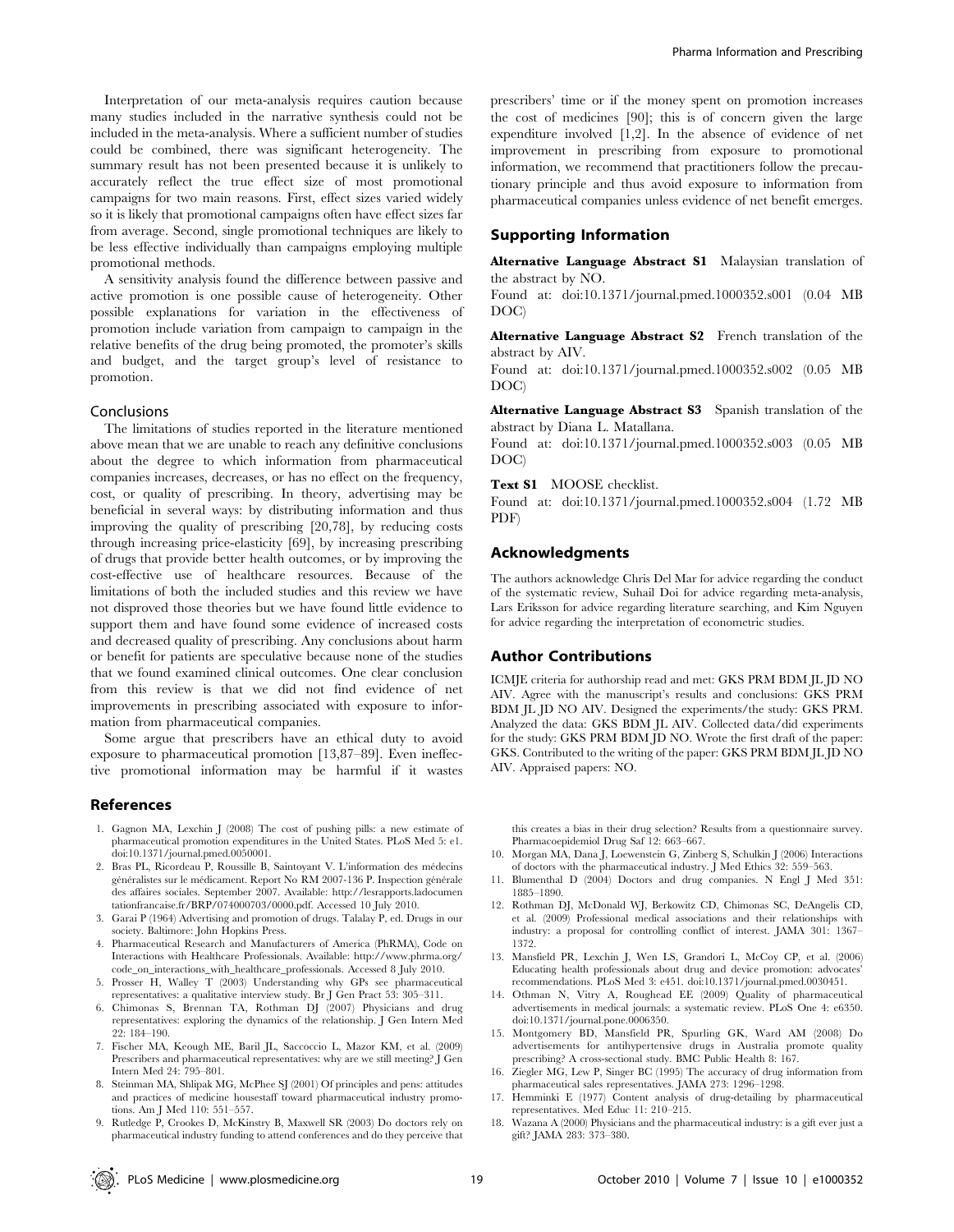- 19. Zipkin DA, Steinman MA (2005) Interactions between pharmaceutical representatives and doctors in training. A thematic review. J Gen Intern Med 20: 777–786.
- 20. Manchanda P, Honka E (2005) The effects and role of direct-to-physician marketing in the pharmaceutical industry: an integrative review. Yale J Health Policy Law Ethics 5: 785–822.
- 21. Higgins J (2008) Assessing risk of bias in included studies. Altman DG, Higgins JPT, SG, eds. Cochrane handbook for systematic reviews of interventions Version 501 The Cochrane Collaboration. Chichester, UK: Wiley-Blackwell.
- 22. Wells G, Shea B, O'Connell D, Peterson J, Welch V, et al. (2005) The Newcastle-Ottawa Scale (NOS) for assessing the quality of nonrandomised studies in meta-analysis. Available: http://www.ohri.ca/programs/clinical\_ epidemiology/oxford.htm. Accessed 12 September 2010.
- 23. Deeks JJ, Dinnes J, D'Amico R, Sowden AJ, Sakarovitch C, et al. (2003) Evaluating non-randomised intervention studies. Health Technol Assess 7: iii–x, 1–173.
- 24. Stroup DF, Berlin JA, Morton SC, Olkin I, Williamson GD, et al. (2000) Metaanalysis of observational studies in epidemiology: a proposal for reporting. Metaanalysis Of Observational Studies in Epidemiology (MOOSE) group. JAMA 283: 2008–2012.
- 25. Hemminki E, Karttunen T, Hovi SL, Karro H (2004) The drug industry and medical practice–the case of menopausal hormone therapy in Estonia. Soc Sci Med 58: 89–97.
- 26. Cleary JD (1992) Impact of pharmaceutical sales representatives on physician antibiotic prescribing. J Pharm Technol 8: 27–29.
- 27. Schwartz TL, Kuhles DJ, 2nd, Wade M, Masand PS (2001) Newly admitted psychiatric patient prescriptions and pharmaceutical sales visits. Ann Clin Psychiatry 13: 159–162.
- 28. Orlowski JP, Wateska L (1992) The effects of pharmaceutical firm enticements on physician prescribing patterns. There's no such thing as a free lunch. Chest 102: 270–273.
- 29. Henderson J, Miller G, Pan Y, Britt H (2008) The effect of advertising in clinical software on general practitioners' prescribing behaviour. Med J Aust 188: 15–20.
- 30. Greving JP, Denig P, van der Veen WJ, Beltman FW, Sturkenboom MC, et al. (2006) Determinants for the adoption of angiotensin II receptor blockers by general practitioners. Soc Sci Med 63: 2890–2898.
- 31. Kreyenbuhl J, Marcus SC, West JC, Wilk J, Olfson M (2007) Adding or switching antipsychotic medications in treatment-refractory schizophrenia. Psychiatr Serv 58: 983–990.
- 32. Canli H, Saatci E, Bozdemir N, Akpinar E, Kiroglu M (2006) The antibiotic prescribing behaviourof physicians for acute tonsillopharyngitis in primary care. Ethiop Med J 44: 139–143.
- 33. Peay MY, Peay ER (1988) The role of commercial sources in the adoption of a new drug. Soc Sci Med 26: 1183–1189.
- 34. Charbit O (2003) [Influence de la publicité pharmaceutique sur la prescription.] Influence of pharmaceutical advertising on prescription [MD dissertation]. Toulouse: University Paul Sabatier Toulouse III.
- 35. Freemantle N, Johnson R, Dennis J, Kennedy A, Marchment M (2000) Sleeping with the enemy? A randomized controlled trial of a collaborative health authority/industry intervention to influence prescribing practice. Br J Clin Pharmacol 49: 174–179.
- 36. Dolovich L, Levine M, Tarajos R, Duku E (1999) Promoting optimal antibiotic therapy for otitis media using commercially sponsored evidence-based detailing: A prospective controlled trial. Drug Information Journal 33: 1067–1077.
- 37. Andersen M, Kragstrup J, Sondergaard J (2006) How conducting a clinical trial affects physicians' guideline adherence and drug preferences. JAMA 295: 2759–2764.
- 38. Chren MM, Landefeld CS (1994) Physicians' behavior and their interactions with drug companies. A controlled study of physicians who requested additions to a hospital drug formulary. JAMA 271: 684–689.
- 39. Spingarn RW, Berlin JA, Strom BL (1996) When pharmaceutical manufacturers' employees present grand rounds, what do residents remember? Acad Med 71: 86–88.
- 40. Venkataraman S, Stremersch S (2007) The debate on influencing doctors' decisions: are drug characteristics the missing link? Manage Sci 53: 1688–1701.
- 41. Windmeijer F, de Laat E, Douven R, Mot E (2006) Pharmaceutical promotion and GP prescription behaviour. Health Econ 15: 5–18.
- 42. Chintagunta P, Desiraju R (2005) Strategic detailing and pricing behaviour in international markets. Marketing Science 24: 67–80.
- 43. Narayanan S, Manchanda P, Chintagunta PK (2005) Temporal differences in the role of marketing communication in new product categories. J Marketing Res 42: 278–290.
- 44. Donohue J, Berndt E (2004) Effects of direct-to-consumer advertising on medication choice: the case of anti-depressants. J Public Policy Mark 23: 115–127.
- 45. Mizik N, Jacobson R (2004) Are physicians ''easy marks''? quantifying the effects of detailing and sampling on new prescriptions. Manage Sci 50: 1704–1715.
- 46. Manchanda P, Chintagunta P (2004) Responsiveness of physician prescription behaviour to salesforce effort: an individual level analysis. Market Lett 15: 129–145.
- 47. Manchanda P, Rossi P, Chintagunta P (2004) Response modeling with nonrandom marketing-mix variables. J Marketing Res 41: 467–478.
- 48. Berndt E, Pindyck R, Azoulay P (2003) Consumption externalities and diffusion in pharmaceutical markets: antiulcer drugs. The J Ind Econ L1: 243–270.
- 49. Azoulay P (2002) Do pharmaceutical sales respond to scientific evidence? J Econ Manage Str 11: 551–594.
- 50. Rizzo J (1999) Advertising and competition in the ethical pharmaceutical industry: the case of antihypertensive drugs. J Law Econ 42: 89–116.
- 51. Hurwitz M, Caves R (1988) Persuasion or information? promotion and the shares of brand name and generic pharmaceuticals. J Law Econ 31: 299–320. 52. Mackowiak JI, Gagnon JP (1985) Effects of promotion on pharmaceutical
- demand. Soc Sci Med 20: 1191–1197. 53. Leffler K (1981) Persuasion or information? the economics of prescription drug
- advertising. J Law Econ 24: 45–74. 54. Telser L, Best W, Egan J, Higinbotham H (1975) The theory of supply with
- applications to the ethical pharmaceutical industry. J Law Econ 18: 449–478.
- 55. Spurling G, Mansfield P (2007) General practitioners and pharmaceutical sales representatives: quality improvement research. Qual Saf Health Care 16: 266–270.
- 56. Stafford RS, Furberg CD, Finkelstein SN, Cockburn IM, Alehegn T, et al. (2004) Impact of clinical trial results on national trends in alpha-blocker prescribing, 1996–2002. JAMA 291: 54–62.
- 57. Auvray L, Hensgen F, Sermet C (2003) La diffusion de l'innovation pharmaceutique en médicine libérale: revue de la littérature et premiers résultants français. Bulletin d'information en économie de la santé 73.
- 58. Soumerai SB, Avorn J, Gortmaker S, Hawley S (1987) Effect of government and commercial warnings on reducing prescription misuse: the case of propoxyphene. Am J Public Health 77: 1518–1523.
- 59. Kazmierczak R, Coley KC (1997) Impact of Dear Doctor letters on prescribing: evaluation of the use of tramadol HCl. Formulary 32: 977–978.
- 60. Bowman MA, Pearle DL (1988) Changes in drug prescribing patterns related to commercial company funding of continuing medical education. J Contin Educ Health Prof 8: 13–20.
- 61. de Bakker DH, Coffie DS, Heerdink ER, van Dijk L, Groenewegen PP (2007) Determinants of the range of drugs prescribed in general practice: a crosssectional analysis. BMC Health Serv Res 7: 132.
- 62. Steinman MA, Harper GM, Chren MM, Landefeld CS, Bero LA (2007) Characteristics and impact of drug detailing for gabapentin. PLoS Med 4: e134. doi:10.1371/journal.pmed.0040134.
- 63. Verdoux H, Cougnard A, Grolleau S, Begaud B (2005) Impact of visits from pharmaceutical company representatives on antipsychotic prescription in primary care. Schizophr Res 77: 107-109.
- 64. Muijrers PE, Grol RP, Sijbrandij J, Janknegt R, Knottnerus JA (2005) Differences in prescribing between GPs: impact of the cooperation with pharmacists and impact of visits from pharmaceutical industry representatives. Fam Pract 22: 624–630.
- 65. Huang FY, Weiss DS, Fenimore PG, Fleming AM, Haller E, et al. (2005) The association of pharmaceutical company promotional spending with resident physician prescribing behavior. Acad Psychiatry 29: 500–501.
- 66. Watkins C, Harvey I, Carthy P, Moore L, Robinson E, et al. (2003) Attitudes and behaviour of general practitioners and their prescribing costs: a national cross sectional survey. Qual Saf Health Care 12: 29–34.
- 67. Prosser H, Walley T (2003) New drug uptake: qualitative comparison of high and low prescribing GPs' attitudes and approach. Fam Pract 20: 583–591.
- 68. Caamano F, Figueiras A, Gestal-Otero JJ (2002) Influence of commercial information on prescription quantity in primary care. Eur J Public Health 12: 187–191.
- 69. Gonul F, Carter F, Petrova E, Srinivasan K (2001) Promotion of prescription drugs and its impact on physicians' choice behaviour. J Marketing 65: 79–90.
- 70. Jones M, Greenfield S, Bradley C (1999) A survey of the advertising of nine new drugs in the general practice literature. J Clin Pharm Ther 24: 451–460.
- 71. Caudill TS, Johnson MS, Rich EC, McKinney WP (1996) Physicians, pharmaceutical sales representatives, and the cost of prescribing. Arch Fam Med 5: 201–206.
- 72. Berings D, Blondeel L, Habraken H (1994) The effect of industry-independent drug information on the prescribing of benzodiazepines in general practice. Eur J Clin Pharmacol 46: 501–505.
- 73. Lurie N, Rich EC, Simpson DE, Meyer J, Schiedermayer DL, et al. (1990) Pharmaceutical representatives in academic medical centers: interaction with faculty and housestaff. J Gen Intern Med 5: 240–243.
- 74. Haayer F (1982) Rational prescribing and sources of information. Soc Sci Med 16: 2017–2023.
- 75. Walton H (1980) Ad recognition and prescribing by physicians. J Advertising Res 20: 39–48.
- 76. Dajda R (1978) Drug advertising and prescribing. J R Coll Gen Pract 28: 538–541.
- 77. Becker MH, Stolley PD, Lasagna L, McEvilla JD, Sloane LM (1972) Differential education concerning therapeutics and resultant physician prescribing patterns. J Med Educ 47: 118–127.
- 78. Ching A, Ishihara M (2007) The effects of detailing on prescribing decisions under two-sided learning. Available: http://mpra.ub.uni-muenchen.de/4935/. Accessed 21 October 2009. Toronto: Rotman School of Management, University of Toronto.
- 79. Rosenthal M, Berndt E, Donohue J, Epstein A, Frank R (2003) Demand effects of recent changes in prescription drug promotion. Cambridge: Harvard School of Public Health.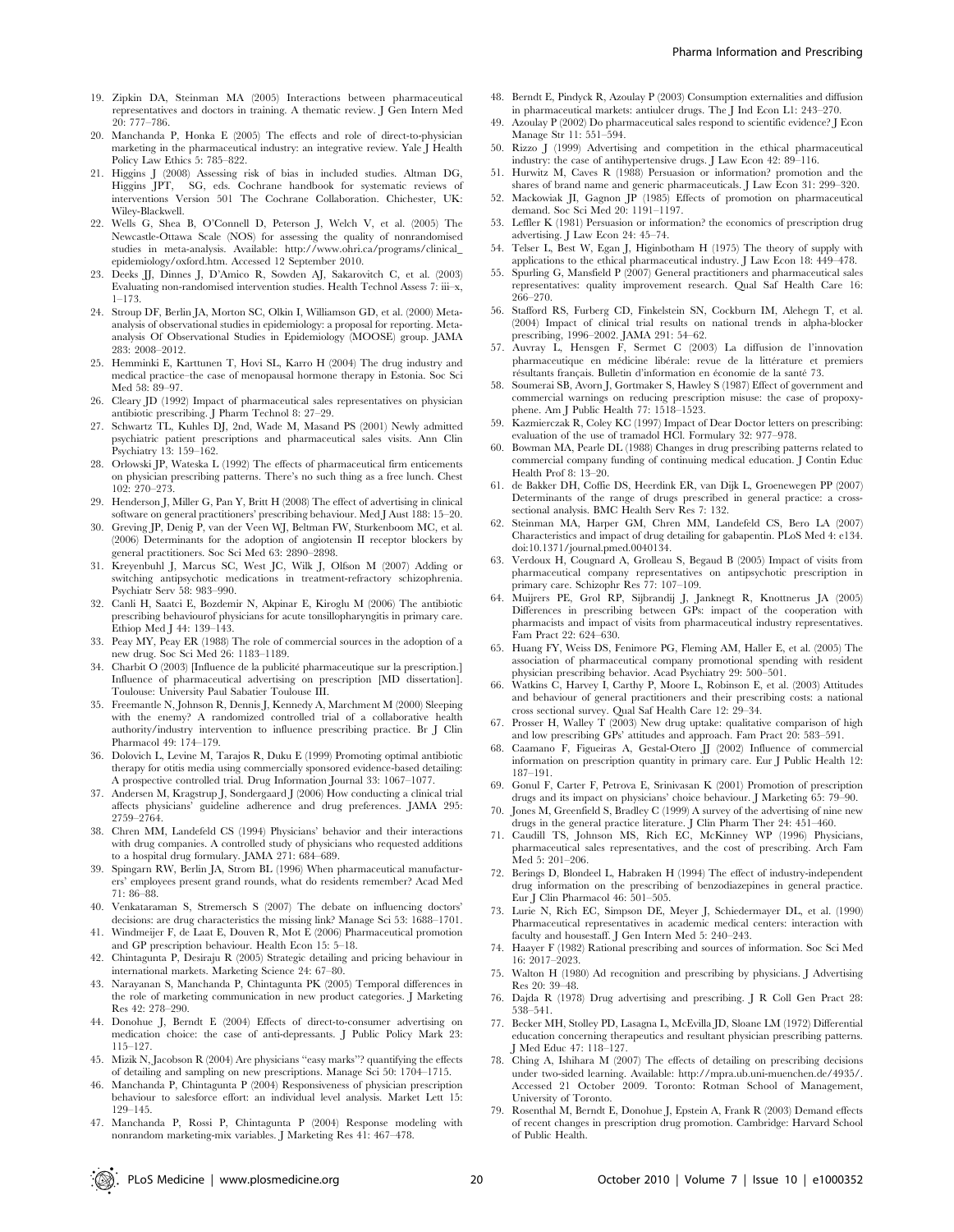- 80. Health Care Communications (1989) The effect of journal advertising on market shares of new prescriptions. New York: Health Care Communications Inc.
- 81. Blondeel L, Cannoodt L, De Meyere M, Proesmans H, Pharm D (1987) Prescription behaviour of 358 Flemish general practitioners. In: Proceedings of the International Society of General Medicine Conference. Prague.
- 82. Mansfield P (2000) Year of graduation, level of ''scepticism'' and attendance at sponsored meetings are significant predictors of General Practioners' beliefs about the appropriateness of drugs. Adelaide: Medical Lobby for Appropriate Marketing Inc, Available: http://www.healthyskepticism.org/global/news/int/ hsin2010-05. Accessed 12 September 2010.
- 83. Ching A, Ishihara M (2010) The effects of detailing on prescribing decisions under quality uncertainty. Quant Mark Econ 8: 123–165.
- 84. Lidstone J, Collier T (1987) Marketing planning for the pharmaceutical industry. Aldershot (UK): Gower.
- 85. Lexchin J (1995) Deception by design: pharmaceutical promotion in the third world. Penang: Consumers International.
- 86. Vancelik S, Beyhun NE, Acemoglu H, Calikoglu O (2007) Impact of pharmaceutical promotion on prescribing decisions of general practitioners in Eastern Turkey. BMC Public Health 7: 122.
- 87. Brody H (2005) The company we keep: why physicians should refuse to see pharmaceutical representatives. Ann Fam Med 3: 82–85.
- 88. American Medical Student's Association. Available: http://www.amsa.org/. Accessed 7 October 2009.
- 89. No Free Lunch. Available: http://www.nofreelunch.org/aboutus. Accessed 7 October 2009.
- 90. Johnston SC, Hauser SL (2007) Marketing and drug costs: who is laughing and crying? Ann Neurol 61: 11A–12A.